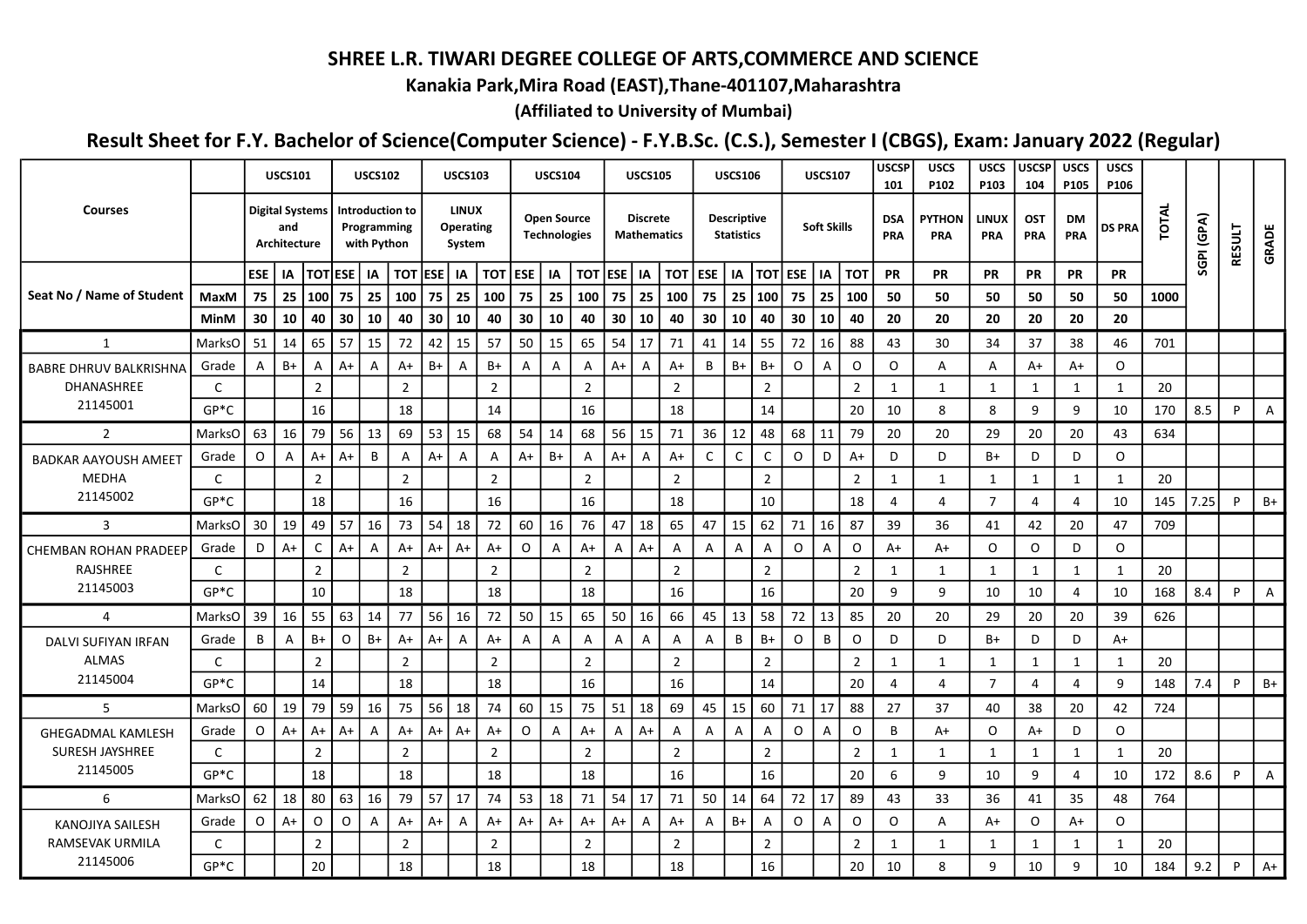|                                    |               |                        | <b>USCS101</b>      |                |             | <b>USCS102</b>                                |                | <b>USCS103</b>                             |                |              | <b>USCS104</b>                            |                |                    | <b>USCS105</b>  |                |              | <b>USCS106</b>                          |                          |             | <b>USCS107</b>     |                | <b>USCSP</b><br>101 | <b>USCS</b><br>P102  | <b>USCS</b><br>P103     | <b>USCSP</b><br>104      | <b>USCS</b><br>P105 | <b>USCS</b><br>P106 |       |            |               |              |
|------------------------------------|---------------|------------------------|---------------------|----------------|-------------|-----------------------------------------------|----------------|--------------------------------------------|----------------|--------------|-------------------------------------------|----------------|--------------------|-----------------|----------------|--------------|-----------------------------------------|--------------------------|-------------|--------------------|----------------|---------------------|----------------------|-------------------------|--------------------------|---------------------|---------------------|-------|------------|---------------|--------------|
| <b>Courses</b>                     |               | <b>Digital Systems</b> | and<br>Architecture |                |             | Introduction to<br>Programming<br>with Python |                | <b>LINUX</b><br><b>Operating</b><br>System |                |              | <b>Open Source</b><br><b>Technologies</b> |                | <b>Mathematics</b> | <b>Discrete</b> |                |              | <b>Descriptive</b><br><b>Statistics</b> |                          |             | <b>Soft Skills</b> |                | <b>DSA</b><br>PRA   | <b>PYTHON</b><br>PRA | <b>LINUX</b><br>PRA     | <b>OST</b><br><b>PRA</b> | DM<br>PRA           | <b>DS PRA</b>       | TOTAL | SGPI (GPA) | <b>RESULT</b> | GRADE        |
|                                    |               | ESE   IA               |                     | <b>TOTESE</b>  |             | IA                                            | <b>TOT ESE</b> | IA                                         |                | TOT ESE   IA |                                           | TOT            | <b>ESE</b>         | IA              | тот            | <b>ESE</b>   | IA                                      | <b>TOT ESE</b>           |             | IA                 | <b>TOT</b>     | <b>PR</b>           | PR                   | <b>PR</b>               | PR                       | <b>PR</b>           | <b>PR</b>           |       |            |               |              |
| Seat No / Name of Student          | MaxM          | 75   25                |                     | 100            | 75          | 25                                            | 100            | 75<br>25                                   | 100            | 75           | 25                                        | 100            | 75                 | 25              | 100            | 75           | 25                                      | 100                      | 75          | 25                 | 100            | 50                  | 50                   | 50                      | 50                       | 50                  | 50                  | 1000  |            |               |              |
|                                    | MinM          | 30                     | 10                  | 40             | 30          | 10                                            | 40             | 30<br>10                                   | 40             | 30           | 10                                        | 40             | 30                 | 10              | 40             | 30           | 10                                      | 40                       | 30          | 10                 | 40             | 20                  | 20                   | 20                      | 20                       | 20                  | 20                  |       |            |               |              |
| $\overline{7}$                     | MarksO        | 56                     | 15                  | 71             | 56          | 13                                            | 69             | 56<br>15                                   | 71             | -57          | 14                                        | 71             | 56                 | 16              | 72             | 45           | 12                                      | 57                       | 72          | 13                 | 85             | 20                  | 20                   | 35                      | 20                       | 20                  | 41                  | 652   |            |               |              |
| KHAN AARIYAAN AMEEN                | Grade         | A+                     | A                   | $A+$           | $A+$        | B                                             | A              | $A+$<br>$\mathsf{A}$                       | A+             | $A+$         | B+                                        | $A+$           | A+                 | A               | A+             | A            | C                                       | $B+$                     | $\circ$     | B                  | $\mathsf{O}$   | D                   | D                    | A+                      | D                        | D                   | $\circ$             |       |            |               |              |
| SHABANA                            | C             |                        |                     | $\overline{2}$ |             |                                               | $\overline{2}$ |                                            | $\overline{2}$ |              |                                           | $\overline{2}$ |                    |                 | $\overline{2}$ |              |                                         | $\overline{2}$           |             |                    | $\overline{2}$ | 1                   | -1                   | 1                       | 1                        | 1                   | $\mathbf{1}$        | 20    |            |               |              |
| 21145007                           | $GP*C$        |                        |                     | 18             |             |                                               | 16             |                                            | 18             |              |                                           | 18             |                    |                 | 18             |              |                                         | 14                       |             |                    | 20             | 4                   | 4                    | 9                       | 4                        | 4                   | 10                  | 157   | 7.85       | P             | B+           |
| 8                                  | <b>MarksO</b> | 32                     | 18                  | 50             | 42          | 16                                            | 58             | 38<br>17                                   | 55             | 54           | 16                                        | 70             | 50                 | 17              | 67             | 38           | $\vert$ 14                              | 52                       | 71          | <b>17</b>          | 88             | 38                  | 36                   | 39                      | 35                       | 42                  | 43                  | 673   |            |               |              |
|                                    | Grade         | D                      | $A+$                | B              | $B+$        | A                                             | B+             | B<br>$\mathsf{A}$                          | B+             | $A+$         | A                                         | A+             | A                  | A               | A              | B            | $B+$                                    | B                        | 0           | A                  | $\circ$        | A+                  | A+                   | A+                      | A+                       | O                   | $\circ$             |       |            |               |              |
| KHATRI SANA ANIS NAHID<br>21145008 | C             |                        |                     | $\overline{2}$ |             |                                               | $\overline{2}$ |                                            | $\overline{2}$ |              |                                           | $\overline{2}$ |                    |                 | $\overline{2}$ |              |                                         | $\overline{2}$           |             |                    | $\overline{2}$ | 1                   | 1                    | 1                       | 1                        | 1                   | 1                   | 20    |            |               |              |
|                                    | $GP*C$        |                        |                     | 12             |             |                                               | 14             |                                            | 14             |              |                                           | 18             |                    |                 | 16             |              |                                         | 12                       |             |                    | 20             | 9                   | 9                    | 9                       | 9                        | 10                  | 10                  | 162   | 8.1        | P             | A            |
| 9                                  | MarksO        | 60                     | 20                  | 80             | 69          | 17                                            | 86             | 57<br>19                                   | 76             | 57           | 20                                        | 77             | 51                 | 20              | 71             | 48           | 16                                      | 64                       | 74          | 19                 | 93             | 46                  | 39                   | 44                      | 43                       | 43                  | 48                  | 810   |            |               |              |
| KOTHARI VEDANT JAY                 | Grade         | 0                      | $\circ$             | O              | O           | A                                             | O              | $A+$<br>A+                                 | $A+$           | $A+$         | $\circ$                                   | $A+$           | A                  | $\circ$         | A+             | Α            | Α                                       | $\overline{A}$           | $\circ$     | $A+$               | $\mathsf{O}$   | O                   | A+                   | $\circ$                 | O                        | O                   | O                   |       |            |               |              |
| SANGEETA                           | C             |                        |                     | $\overline{2}$ |             |                                               | $\overline{2}$ |                                            | $\overline{2}$ |              |                                           | $\overline{2}$ |                    |                 | $\overline{2}$ |              |                                         | $\overline{2}$           |             |                    | $\overline{2}$ | 1                   | 1                    | 1                       | 1                        | 1                   | 1                   | 20    |            |               |              |
| 21145009                           | $GP*C$        |                        |                     | 20             |             |                                               | 20             |                                            | 18             |              |                                           | 18             |                    |                 | 18             |              |                                         | 16                       |             |                    | 20             | 10                  | 9                    | 10                      | 10                       | 10                  | 10                  | 189   | 9.45       | P             | $A+$         |
| 10                                 | <b>MarksO</b> | 44                     | 17                  | 61             | 60          | 10                                            | 70             | 48<br>17                                   | 65             | 56           | 17                                        | 73             | 51                 | 17              | 68             | 47           | 15                                      | 62                       | 72          | 16                 | 88             | 42                  | 33                   | 36                      | 37                       | 38                  | 47                  | 720   |            |               |              |
| KOTIAN NITESH DHANRAJ              | Grade         | B+                     | A                   | A              | O           | D                                             | A+             | Α<br>$\mathsf{A}$                          | Α              | $A+$         | A                                         | $A+$           | A                  | A               | A              | $\mathsf{A}$ | A                                       | A                        | O           | A                  | $\circ$        | $\circ$             | A                    | A+                      | $A+$                     | A+                  | $\circ$             |       |            |               |              |
| <b>NIRMALA</b>                     | C             |                        |                     | $\overline{2}$ |             |                                               | $\overline{2}$ |                                            | $\overline{2}$ |              |                                           | $\overline{2}$ |                    |                 | $\overline{2}$ |              |                                         | $\overline{2}$           |             |                    | $\overline{2}$ | 1                   | -1                   | 1                       | 1                        | 1                   | 1                   | 20    |            |               |              |
| 21145010                           | $GP*C$        |                        |                     | 16             |             |                                               | 18             |                                            | 16             |              |                                           | 18             |                    |                 | 16             |              |                                         | 16                       |             |                    | 20             | 10                  | 8                    | 9                       | 9                        | 9                   | 10                  | 175   | 8.75       | P             | A            |
| 11                                 | MarksO        | 53                     | 18                  | 71             | 65          | 16                                            | 81             | 62<br>17                                   | 79             | 59           | 17                                        | 76             | 56                 | 17              | 73             | 51           | 15                                      | 66                       | 72          | 16                 | 88             | 24                  | 20                   | 37                      | 37                       | 20                  | 20                  | 692   |            |               |              |
| / KUMAVAT KOMAL                    | Grade         | A+                     | A+                  | $A+$           | $\mathsf O$ | $\overline{A}$                                | 0              | $\mathsf O$<br>$\mathsf{A}$                | $A+$           | $A+$         | A                                         | $A+$           | $A+$               | $\mathsf{A}$    | $A+$           | Α            | A                                       | A                        | O           | $\overline{A}$     | $\circ$        | C                   | D                    | A+                      | A+                       | D                   | D                   |       |            |               |              |
| <b>MADANLAL SAROJ</b>              | C             |                        |                     | 2              |             |                                               | $\overline{2}$ |                                            | $\overline{2}$ |              |                                           | $\overline{2}$ |                    |                 | $\overline{2}$ |              |                                         | $\overline{2}$           |             |                    | $\overline{2}$ | 1                   | -1                   | 1                       | 1                        | 1                   | $\mathbf{1}$        | 20    |            |               |              |
| 21145011                           | $GP*C$        |                        |                     | 18             |             |                                               | 20             |                                            | 18             |              |                                           | 18             |                    |                 | 18             |              |                                         | 16                       |             |                    | 20             | 5                   | $\Delta$             | 9                       | 9                        | 4                   |                     | 163   | 8.15       | P             | Α            |
| 12                                 | MarksO        | 30                     | 18                  | 48             | 47          | 15                                            | 62             | 45<br>17                                   | 62             | 44           | 15                                        | 59             | 50                 | 17              | 67             | 41           | 14                                      | 55                       | 72          | 14                 | 86             | 20                  | 20                   | 37                      | 20                       | 20                  | 20                  | 576   |            |               |              |
| KURESHI MOIN YAKUB                 | Grade         | D                      | $A+$                | C              | A           | A                                             | Α              | A<br>Α                                     | A              | B+           | A                                         | B+             | Α                  | A               | Α              | В            | B+                                      | B+                       | O           | $B+$               | $\mathsf{O}$   | D                   | D                    | A+                      | D                        | D                   | D                   |       |            |               |              |
| NASREEN                            |               |                        |                     | $\mathbf{r}$   |             |                                               | $\mathcal{D}$  |                                            | $\mathcal{L}$  |              |                                           | $\mathcal{L}$  |                    |                 | $\mathcal{L}$  |              |                                         | $\overline{\phantom{a}}$ |             |                    | $\overline{2}$ | $\mathbf{1}$        |                      | $\overline{\mathbf{1}}$ | $\overline{\mathbf{1}}$  |                     |                     | 20    |            |               |              |
| 21145012                           | $GP*C$        |                        |                     | 10             |             |                                               | 16             |                                            | 16             |              |                                           | 14             |                    |                 | 16             |              |                                         | 14                       |             |                    | 20             | 4                   | 4                    | 9                       | 4                        | 4                   | 4                   | 135   | 6.75       | P             | B            |
| 13                                 | MarksO        | $60$ 17                |                     | 77             | 59          | 16                                            | 75             | 54<br>17                                   | 71             | 60           | 17                                        | 77             | 48                 | 15              | 63             | 45           | $\vert$ 15                              | 60                       | 71          | 16                 | 87             | 41                  | 32                   | 39                      | 37                       | 32                  | 45                  | 736   |            |               |              |
| MAURYA SHUBHAM                     | Grade         | $\circ$                | A                   | $A+$           | A+          | $\mathsf{A}$                                  | $A+$           | $A+$<br>$\overline{A}$                     | $A+$           | $\circ$      | $\overline{A}$                            | $A+$           | $\mathsf{A}$       | $\mathsf{A}$    | A              | $\mathsf{A}$ | $\overline{A}$                          | $\overline{A}$           | $\mathsf O$ | $\overline{A}$     | $\circ$        | $\mathsf O$         | A                    | A+                      | A+                       | A                   | $\circ$             |       |            |               |              |
| KRIPASHANKAR MANJU                 | C             |                        |                     | $\overline{2}$ |             |                                               | $\overline{2}$ |                                            | $\overline{2}$ |              |                                           | $\overline{2}$ |                    |                 | $\overline{2}$ |              |                                         | $\overline{2}$           |             |                    | $\overline{2}$ | 1                   | 1                    | 1                       | $\mathbf{1}$             | 1                   | 1                   | 20    |            |               |              |
| 21145013                           | $GP*C$        |                        |                     | 18             |             |                                               | 18             |                                            | 18             |              |                                           | 18             |                    |                 | 16             |              |                                         | 16                       |             |                    | 20             | 10                  | 8                    | 9                       | 9                        | 8                   | 10                  | 178   | 8.9        | P             | $\mathsf{A}$ |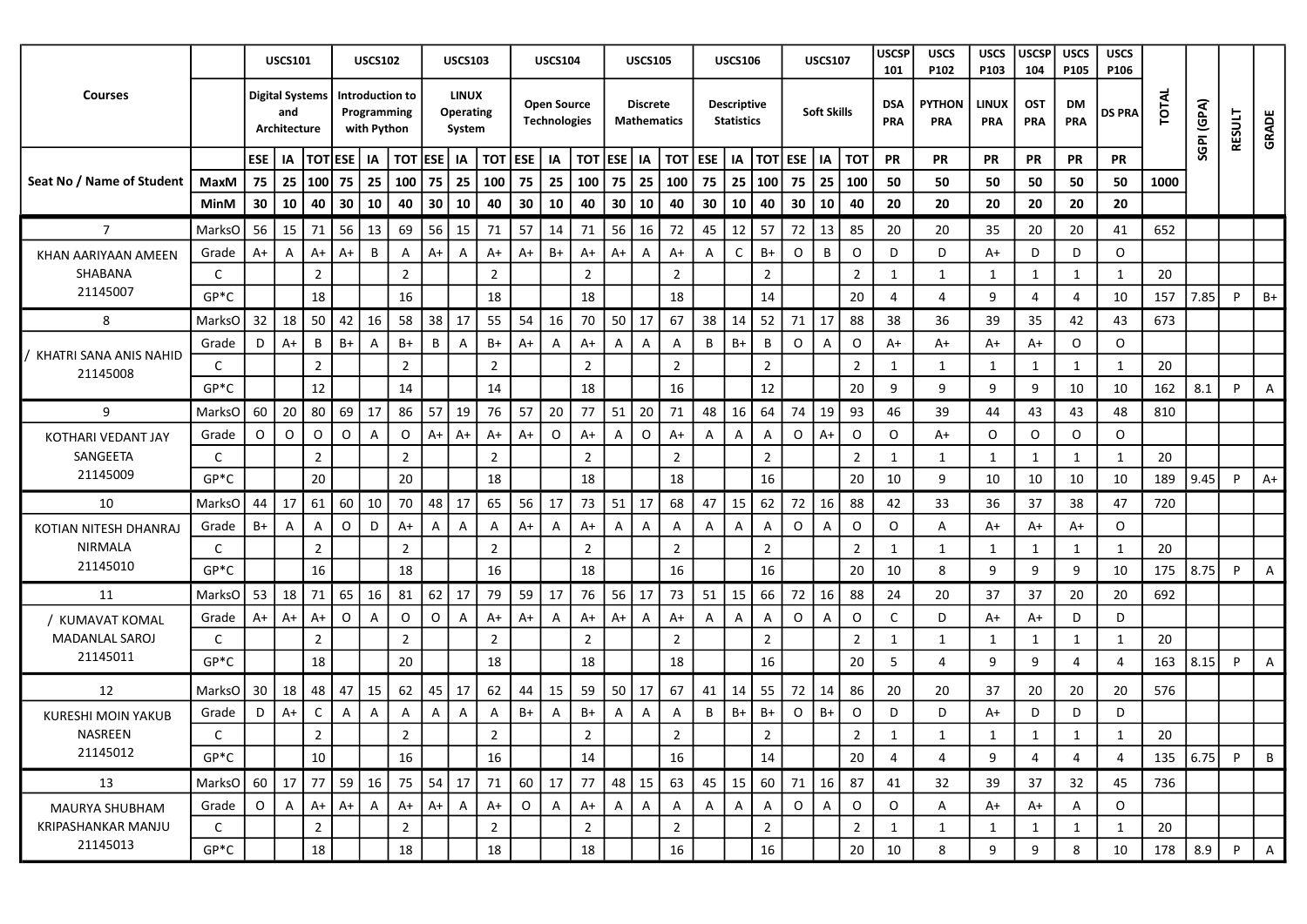| TOTAL<br><b>LINUX</b><br><b>Courses</b><br><b>Digital Systems</b><br>Introduction to<br>SGPI (GPA)<br><b>Open Source</b><br><b>Descriptive</b><br><b>PYTHON</b><br><b>LINUX</b><br><b>Discrete</b><br><b>DSA</b><br><b>OST</b><br>DM<br><b>Soft Skills</b><br>and<br>Programming<br><b>Operating</b><br><b>DS PRA</b><br>RESULT<br><b>GRADE</b><br><b>Technologies</b><br><b>Statistics</b><br><b>Mathematics</b><br>PRA<br>PRA<br><b>PRA</b><br>PRA<br>PRA<br>with Python<br>Architecture<br>System<br><b>TOTESE</b><br>$\overline{101}$ ESE   IA<br>$\overline{101}$<br><b>ESE</b><br>ESE   IA<br><b>TOT ESE</b><br>IA<br><b>ESE</b><br><b>TOT ESE</b><br><b>PR</b><br>IA<br>IA<br>  тот<br>  IA<br>  IA<br><b>TOT</b><br><b>PR</b><br>PR<br><b>PR</b><br><b>PR</b><br>PR<br>Seat No / Name of Student<br>25<br>75<br>75   25<br> 100 <br>75<br>25<br>75<br>25<br>100<br>75<br>25<br>100<br>75<br>25<br> 100 <br>75<br>25<br>50<br>50<br>50<br>50<br>1000<br>MaxM<br>100<br>100<br>50<br>50<br>100<br>30<br>30<br>10<br>40<br>  30<br>10<br>30<br>10<br>30<br>40<br>10<br>40<br>30<br>10<br>40<br>30<br>10<br>20<br>20<br>20<br>20<br>40<br>40<br>10<br>40<br>20<br>20<br>MinM<br>57<br>54<br>48<br>MarksO<br>63 l<br>  19<br>82<br>16<br>73<br>18<br>72<br>59<br>74<br>18<br>66<br>45<br>  15<br>60<br>71<br>17<br>88<br>46<br>36<br>35<br>36<br>20<br>733<br>14<br>15<br>45<br>$\circ$<br>O<br>$A+$<br>O<br>$A+$<br>$A+$<br>$A+$<br>$A+$<br>$A+$<br>$\circ$<br>O<br>$A+$<br>D<br>$\circ$<br>Grade<br>$\overline{A}$<br>$A+$<br>A+<br>A+<br>$\overline{A}$<br>$\mathsf{A}$<br>Α<br>A<br>$\overline{A}$<br>A+<br>A+<br>A<br>A<br>NAIR SIDDESH MAHESH<br>$\overline{2}$<br>$\overline{2}$<br>$\overline{2}$<br>$\overline{2}$<br>$\overline{2}$<br>$\overline{2}$<br>SANGEETA<br>C<br>1<br>20<br>2<br>1<br>1<br>$\mathbf 1$<br>1<br>$\mathbf{1}$<br>21145014<br>20<br>$GP*C$<br>18<br>18<br>18<br>16<br>16<br>20<br>10<br>9<br>9<br>10<br>177<br>8.85<br>9<br>P<br>Α<br>4<br>59<br>59 19<br>78<br>16<br>75<br>54<br>18<br>72<br>60<br>15<br>75<br>50<br>18<br>68<br>  16<br>57<br>71<br><b>17</b><br>88<br>15<br>41<br>34<br>35<br>40<br>38<br>40<br>43<br>743<br>MarksO<br>$A+$<br>O<br>$A+$<br>B<br>$B+$<br>0<br>$\circ$<br>$\circ$<br>$\circ$<br>$A+$<br>$A+$<br>$A+$<br>$A+$<br>$\mathsf{A}$<br>A+<br>$A+$<br>A+<br>A<br>A<br>A+<br>A<br>O<br>Grade<br>A<br>Α<br>A+<br>A+<br>A<br>PRAJAPATI RATISH<br>RAMVINAY DRAUPATI<br>$\overline{2}$<br>$\overline{2}$<br>$\overline{2}$<br>$\overline{2}$<br>$\overline{2}$<br>$\overline{2}$<br>20<br>C<br>$\overline{2}$<br>1<br>1<br>1<br>1<br>1<br>1<br>21145015<br>$GP*C$<br>18<br>18<br>18<br>18<br>16<br>14<br>20<br>8.9<br>8<br>9<br>10<br>9<br>10<br>10<br>178<br>P<br>A<br>63<br>57<br>51<br>68<br>62<br>59<br>18<br>77<br>16<br>79<br>17<br>74<br>56<br>18<br>74<br>48<br>14<br>72<br>17<br>89<br>34<br>36<br>38<br>38<br>760<br>16<br>17<br>44<br>47<br>MarksO<br>$\mathsf{O}$<br>O<br>$A+$<br>$A+$<br>$A+$<br>$A+$<br>$B+$<br>$\circ$<br>O<br>O<br>$A+$<br>$A+$<br>$A+$<br>$\overline{A}$<br>$\mathsf{A}$<br>A+<br>A+<br>A<br>$\mathsf{A}$<br>A<br>A<br>A<br>A+<br>A+<br>Grade<br>A<br>A+<br>A<br>ADARSH SHARDA PRASAD<br>RAJKUMARI<br>$\overline{2}$<br>$\overline{2}$<br>$\overline{2}$<br>$\overline{2}$<br>$\overline{2}$<br>20<br>C<br>$\overline{2}$<br>$\overline{2}$<br>1<br>1<br>1<br>1<br>1<br>1<br>21145016<br>$GP*C$<br>18<br>18<br>18<br>18<br>16<br>16<br>20<br>10<br>8<br>9<br>9<br>9<br>10<br>179<br>8.95<br>P<br>A<br>79<br>15<br>62<br>15<br>15<br>57<br>45<br>59<br>16<br>62<br>17<br>63<br>78<br>77<br>59<br>74<br>17<br>74<br>14<br>74<br>90<br>42<br>35<br>30<br>34<br>36<br>45<br>753<br>17<br><b>MarksO</b><br>0<br>$\mathsf{O}$<br>$\circ$<br>O<br>O<br>A<br>$A+$<br>$A+$<br>B+<br>$B+$<br>$\circ$<br>$\circ$<br>A<br>$A+$<br>A+<br>$\mathsf{A}$<br>$A+$<br>A<br>A+<br>A+<br>$\mathsf{A}$<br>A<br>$\mathsf{A}$<br>$A+$<br>Grade<br>A<br>A<br>A+<br><b>QURESHI SAIF AKRAM</b><br>RIZWANA<br>$\overline{2}$<br>$\overline{2}$<br>$\overline{2}$<br>$\overline{2}$<br>$\overline{2}$<br>$\overline{2}$<br>$\overline{2}$<br>20<br>C<br>$\mathbf{1}$<br>1<br>1<br>1<br>1<br>1<br>21145017<br>$GP*C$<br>18<br>18<br>18<br>18<br>18<br>14<br>10<br>8<br>20<br>9<br>9<br>10<br>178<br>8.9<br>P<br>8<br>A<br>18<br>57<br>53<br>39<br>17<br>48<br>65<br>50<br>14<br>15<br>39 l<br>14<br>67<br>56<br>51<br>15<br>66<br>17<br>64<br>74<br>89<br>48<br>32<br>39<br>39<br>707<br>18<br>MarksO<br>42<br>43<br>B<br>$B+$<br>$\mathsf O$<br>$\circ$<br>$\circ$<br>$\circ$<br>$B+$<br>$A+$<br>$B+$<br>B+<br>$\overline{A}$<br>A<br>A<br>$\overline{A}$<br>$A+$<br>O<br>B<br>A+<br>A<br>Α<br>$\mathsf{A}$<br>A<br>$\mathsf{A}$<br>$\overline{A}$<br>A+<br>Grade<br>Α<br>A<br>/ RANE PRANALI SANTOSH<br>SHREYA<br>$\overline{2}$<br>$\overline{2}$<br>$\overline{2}$<br>$\overline{2}$<br>$\overline{2}$<br>$\overline{2}$<br>20<br>C<br>2<br>1<br>1<br>1<br>$\mathbf{1}$<br>-1<br>21145018<br>14<br>$14\,$<br>16<br>$GP*C$<br>16<br>16<br>16<br>20<br>9<br>10<br>9<br>10<br>168<br>8.4<br>8<br>10<br>P<br>A<br>56<br>67<br>63<br>45<br>17<br>62<br>57<br>54<br>72<br>16<br>35<br>37<br>720<br>19<br>MarksO<br>50 l<br>  17<br>15<br>78<br>42<br>15<br>16<br>70<br>42<br>14<br>88<br>48<br>36<br>42<br>44<br>$\circ$<br>0<br>$B+$<br>$B+$<br>$B+$<br>$B+$<br>$B+$<br>$\circ$<br>$\circ$<br>O<br>$A+$<br>$\overline{A}$<br>$\overline{A}$<br>$A+$<br>A<br>$\mathsf{A}$<br>$\overline{A}$<br>A+<br>A<br>A+<br>A<br>A+<br>A+<br>O<br>Grade<br>A<br>A<br>Α<br>RATHORE KULDEEPSINGH<br>RAJENDRASINGH DARIYA<br>$\overline{2}$<br>$\overline{2}$<br>$\overline{2}$<br>$\overline{2}$<br>$\overline{2}$<br>$\overline{2}$<br>20<br>C<br>$\overline{2}$<br>1<br>1<br>1<br>-1<br>21145019<br>$GP*C$<br>16<br>18<br>16<br>18<br>14<br>173   8.65<br>14<br>20<br>10<br>9<br>9<br>9<br>10<br>10<br>P<br>A<br>$51 \mid 19$<br>70 59<br>75 51<br>51<br>68<br>50<br>68<br>20<br>16<br>  18<br>69  <br>$\vert$ 17<br>18<br>44<br>$\vert$ 10<br>54<br>72<br>  18<br>90<br>30<br>723<br>MarksO1<br>45<br>31<br>36<br>40<br>47<br>$\overline{B}$<br>$\circ$<br>$A+$<br>$A+$<br>$\overline{A}$<br>A<br>A<br>A<br>$\mathsf{A}$<br>$A+$<br>$B+$<br>D<br>$A+$<br>$\mathsf{O}$<br>$\circ$<br>$A+$<br>$A+$<br>$A+$<br>$\mathsf{A}$<br>A<br>$A+$<br>O<br>$\circ$<br>Grade<br>A I<br>A<br>A<br>A<br>SAHARAN LAXIT SANJAY<br>VARSHA<br>$\overline{2}$<br>$\overline{2}$<br>$\overline{2}$<br>$\overline{2}$<br>$\overline{2}$<br>$\overline{2}$<br>$\overline{2}$<br>20<br>C<br>1<br>1<br>1<br>1<br>1<br>1<br>21145020<br>16<br>18<br>$12\,$<br>$GP*C$<br>16<br>16<br>8.55<br>18<br>$20\,$<br>10<br>9<br>10<br>171<br>P<br>8<br>10<br>8<br>$\overline{A}$ |  | <b>USCS101</b> |  | <b>USCS102</b> | <b>USCS103</b> |  | <b>USCS104</b> |  | <b>USCS105</b> |  | <b>USCS106</b> |  | <b>USCS107</b> | <b>USCSP</b><br>101 | <b>USCS</b><br>P <sub>102</sub> | <b>USCS</b><br>P103 | <b>USCSP</b><br>104 | <b>USCS</b><br>P105 | <b>USCS</b><br>P <sub>106</sub> |  |  |
|---------------------------------------------------------------------------------------------------------------------------------------------------------------------------------------------------------------------------------------------------------------------------------------------------------------------------------------------------------------------------------------------------------------------------------------------------------------------------------------------------------------------------------------------------------------------------------------------------------------------------------------------------------------------------------------------------------------------------------------------------------------------------------------------------------------------------------------------------------------------------------------------------------------------------------------------------------------------------------------------------------------------------------------------------------------------------------------------------------------------------------------------------------------------------------------------------------------------------------------------------------------------------------------------------------------------------------------------------------------------------------------------------------------------------------------------------------------------------------------------------------------------------------------------------------------------------------------------------------------------------------------------------------------------------------------------------------------------------------------------------------------------------------------------------------------------------------------------------------------------------------------------------------------------------------------------------------------------------------------------------------------------------------------------------------------------------------------------------------------------------------------------------------------------------------------------------------------------------------------------------------------------------------------------------------------------------------------------------------------------------------------------------------------------------------------------------------------------------------------------------------------------------------------------------------------------------------------------------------------------------------------------------------------------------------------------------------------------------------------------------------------------------------------------------------------------------------------------------------------------------------------------------------------------------------------------------------------------------------------------------------------------------------------------------------------------------------------------------------------------------------------------------------------------------------------------------------------------------------------------------------------------------------------------------------------------------------------------------------------------------------------------------------------------------------------------------------------------------------------------------------------------------------------------------------------------------------------------------------------------------------------------------------------------------------------------------------------------------------------------------------------------------------------------------------------------------------------------------------------------------------------------------------------------------------------------------------------------------------------------------------------------------------------------------------------------------------------------------------------------------------------------------------------------------------------------------------------------------------------------------------------------------------------------------------------------------------------------------------------------------------------------------------------------------------------------------------------------------------------------------------------------------------------------------------------------------------------------------------------------------------------------------------------------------------------------------------------------------------------------------------------------------------------------------------------------------------------------------------------------------------------------------------------------------------------------------------------------------------------------------------------------------------------------------------------------------------------------------------------------------------------------------------------------------------------------------------------------------------------------------------------------------------------------------------------------------------------------------------------------------------------------------------------------------------------------------------------------------------------------------------------------------------------------------------------------------------------------------------------------------------------------------------------------------------------------------------------------------------------------------------------------------------------------------------------------------------------------------------------------------------------------------------------------------------------------------------------------------------------------------------------------------------------------------------------------------------------------------------------------------------------------------------------------------------------------------------------------------------------------------------------------------------------------------------------------------------------------------------------------------------------------------------------------------------------------------------------------------------------------------------------------------------------------------------------------------------------------------------------------------------------------------------------------------------------------|--|----------------|--|----------------|----------------|--|----------------|--|----------------|--|----------------|--|----------------|---------------------|---------------------------------|---------------------|---------------------|---------------------|---------------------------------|--|--|
|                                                                                                                                                                                                                                                                                                                                                                                                                                                                                                                                                                                                                                                                                                                                                                                                                                                                                                                                                                                                                                                                                                                                                                                                                                                                                                                                                                                                                                                                                                                                                                                                                                                                                                                                                                                                                                                                                                                                                                                                                                                                                                                                                                                                                                                                                                                                                                                                                                                                                                                                                                                                                                                                                                                                                                                                                                                                                                                                                                                                                                                                                                                                                                                                                                                                                                                                                                                                                                                                                                                                                                                                                                                                                                                                                                                                                                                                                                                                                                                                                                                                                                                                                                                                                                                                                                                                                                                                                                                                                                                                                                                                                                                                                                                                                                                                                                                                                                                                                                                                                                                                                                                                                                                                                                                                                                                                                                                                                                                                                                                                                                                                                                                                                                                                                                                                                                                                                                                                                                                                                                                                                                                                                                                                                                                                                                                                                                                                                                                                                                                                                                                                                                                                                             |  |                |  |                |                |  |                |  |                |  |                |  |                |                     |                                 |                     |                     |                     |                                 |  |  |
|                                                                                                                                                                                                                                                                                                                                                                                                                                                                                                                                                                                                                                                                                                                                                                                                                                                                                                                                                                                                                                                                                                                                                                                                                                                                                                                                                                                                                                                                                                                                                                                                                                                                                                                                                                                                                                                                                                                                                                                                                                                                                                                                                                                                                                                                                                                                                                                                                                                                                                                                                                                                                                                                                                                                                                                                                                                                                                                                                                                                                                                                                                                                                                                                                                                                                                                                                                                                                                                                                                                                                                                                                                                                                                                                                                                                                                                                                                                                                                                                                                                                                                                                                                                                                                                                                                                                                                                                                                                                                                                                                                                                                                                                                                                                                                                                                                                                                                                                                                                                                                                                                                                                                                                                                                                                                                                                                                                                                                                                                                                                                                                                                                                                                                                                                                                                                                                                                                                                                                                                                                                                                                                                                                                                                                                                                                                                                                                                                                                                                                                                                                                                                                                                                             |  |                |  |                |                |  |                |  |                |  |                |  |                |                     |                                 |                     |                     |                     |                                 |  |  |
|                                                                                                                                                                                                                                                                                                                                                                                                                                                                                                                                                                                                                                                                                                                                                                                                                                                                                                                                                                                                                                                                                                                                                                                                                                                                                                                                                                                                                                                                                                                                                                                                                                                                                                                                                                                                                                                                                                                                                                                                                                                                                                                                                                                                                                                                                                                                                                                                                                                                                                                                                                                                                                                                                                                                                                                                                                                                                                                                                                                                                                                                                                                                                                                                                                                                                                                                                                                                                                                                                                                                                                                                                                                                                                                                                                                                                                                                                                                                                                                                                                                                                                                                                                                                                                                                                                                                                                                                                                                                                                                                                                                                                                                                                                                                                                                                                                                                                                                                                                                                                                                                                                                                                                                                                                                                                                                                                                                                                                                                                                                                                                                                                                                                                                                                                                                                                                                                                                                                                                                                                                                                                                                                                                                                                                                                                                                                                                                                                                                                                                                                                                                                                                                                                             |  |                |  |                |                |  |                |  |                |  |                |  |                |                     |                                 |                     |                     |                     |                                 |  |  |
|                                                                                                                                                                                                                                                                                                                                                                                                                                                                                                                                                                                                                                                                                                                                                                                                                                                                                                                                                                                                                                                                                                                                                                                                                                                                                                                                                                                                                                                                                                                                                                                                                                                                                                                                                                                                                                                                                                                                                                                                                                                                                                                                                                                                                                                                                                                                                                                                                                                                                                                                                                                                                                                                                                                                                                                                                                                                                                                                                                                                                                                                                                                                                                                                                                                                                                                                                                                                                                                                                                                                                                                                                                                                                                                                                                                                                                                                                                                                                                                                                                                                                                                                                                                                                                                                                                                                                                                                                                                                                                                                                                                                                                                                                                                                                                                                                                                                                                                                                                                                                                                                                                                                                                                                                                                                                                                                                                                                                                                                                                                                                                                                                                                                                                                                                                                                                                                                                                                                                                                                                                                                                                                                                                                                                                                                                                                                                                                                                                                                                                                                                                                                                                                                                             |  |                |  |                |                |  |                |  |                |  |                |  |                |                     |                                 |                     |                     |                     |                                 |  |  |
|                                                                                                                                                                                                                                                                                                                                                                                                                                                                                                                                                                                                                                                                                                                                                                                                                                                                                                                                                                                                                                                                                                                                                                                                                                                                                                                                                                                                                                                                                                                                                                                                                                                                                                                                                                                                                                                                                                                                                                                                                                                                                                                                                                                                                                                                                                                                                                                                                                                                                                                                                                                                                                                                                                                                                                                                                                                                                                                                                                                                                                                                                                                                                                                                                                                                                                                                                                                                                                                                                                                                                                                                                                                                                                                                                                                                                                                                                                                                                                                                                                                                                                                                                                                                                                                                                                                                                                                                                                                                                                                                                                                                                                                                                                                                                                                                                                                                                                                                                                                                                                                                                                                                                                                                                                                                                                                                                                                                                                                                                                                                                                                                                                                                                                                                                                                                                                                                                                                                                                                                                                                                                                                                                                                                                                                                                                                                                                                                                                                                                                                                                                                                                                                                                             |  |                |  |                |                |  |                |  |                |  |                |  |                |                     |                                 |                     |                     |                     |                                 |  |  |
|                                                                                                                                                                                                                                                                                                                                                                                                                                                                                                                                                                                                                                                                                                                                                                                                                                                                                                                                                                                                                                                                                                                                                                                                                                                                                                                                                                                                                                                                                                                                                                                                                                                                                                                                                                                                                                                                                                                                                                                                                                                                                                                                                                                                                                                                                                                                                                                                                                                                                                                                                                                                                                                                                                                                                                                                                                                                                                                                                                                                                                                                                                                                                                                                                                                                                                                                                                                                                                                                                                                                                                                                                                                                                                                                                                                                                                                                                                                                                                                                                                                                                                                                                                                                                                                                                                                                                                                                                                                                                                                                                                                                                                                                                                                                                                                                                                                                                                                                                                                                                                                                                                                                                                                                                                                                                                                                                                                                                                                                                                                                                                                                                                                                                                                                                                                                                                                                                                                                                                                                                                                                                                                                                                                                                                                                                                                                                                                                                                                                                                                                                                                                                                                                                             |  |                |  |                |                |  |                |  |                |  |                |  |                |                     |                                 |                     |                     |                     |                                 |  |  |
|                                                                                                                                                                                                                                                                                                                                                                                                                                                                                                                                                                                                                                                                                                                                                                                                                                                                                                                                                                                                                                                                                                                                                                                                                                                                                                                                                                                                                                                                                                                                                                                                                                                                                                                                                                                                                                                                                                                                                                                                                                                                                                                                                                                                                                                                                                                                                                                                                                                                                                                                                                                                                                                                                                                                                                                                                                                                                                                                                                                                                                                                                                                                                                                                                                                                                                                                                                                                                                                                                                                                                                                                                                                                                                                                                                                                                                                                                                                                                                                                                                                                                                                                                                                                                                                                                                                                                                                                                                                                                                                                                                                                                                                                                                                                                                                                                                                                                                                                                                                                                                                                                                                                                                                                                                                                                                                                                                                                                                                                                                                                                                                                                                                                                                                                                                                                                                                                                                                                                                                                                                                                                                                                                                                                                                                                                                                                                                                                                                                                                                                                                                                                                                                                                             |  |                |  |                |                |  |                |  |                |  |                |  |                |                     |                                 |                     |                     |                     |                                 |  |  |
|                                                                                                                                                                                                                                                                                                                                                                                                                                                                                                                                                                                                                                                                                                                                                                                                                                                                                                                                                                                                                                                                                                                                                                                                                                                                                                                                                                                                                                                                                                                                                                                                                                                                                                                                                                                                                                                                                                                                                                                                                                                                                                                                                                                                                                                                                                                                                                                                                                                                                                                                                                                                                                                                                                                                                                                                                                                                                                                                                                                                                                                                                                                                                                                                                                                                                                                                                                                                                                                                                                                                                                                                                                                                                                                                                                                                                                                                                                                                                                                                                                                                                                                                                                                                                                                                                                                                                                                                                                                                                                                                                                                                                                                                                                                                                                                                                                                                                                                                                                                                                                                                                                                                                                                                                                                                                                                                                                                                                                                                                                                                                                                                                                                                                                                                                                                                                                                                                                                                                                                                                                                                                                                                                                                                                                                                                                                                                                                                                                                                                                                                                                                                                                                                                             |  |                |  |                |                |  |                |  |                |  |                |  |                |                     |                                 |                     |                     |                     |                                 |  |  |
|                                                                                                                                                                                                                                                                                                                                                                                                                                                                                                                                                                                                                                                                                                                                                                                                                                                                                                                                                                                                                                                                                                                                                                                                                                                                                                                                                                                                                                                                                                                                                                                                                                                                                                                                                                                                                                                                                                                                                                                                                                                                                                                                                                                                                                                                                                                                                                                                                                                                                                                                                                                                                                                                                                                                                                                                                                                                                                                                                                                                                                                                                                                                                                                                                                                                                                                                                                                                                                                                                                                                                                                                                                                                                                                                                                                                                                                                                                                                                                                                                                                                                                                                                                                                                                                                                                                                                                                                                                                                                                                                                                                                                                                                                                                                                                                                                                                                                                                                                                                                                                                                                                                                                                                                                                                                                                                                                                                                                                                                                                                                                                                                                                                                                                                                                                                                                                                                                                                                                                                                                                                                                                                                                                                                                                                                                                                                                                                                                                                                                                                                                                                                                                                                                             |  |                |  |                |                |  |                |  |                |  |                |  |                |                     |                                 |                     |                     |                     |                                 |  |  |
|                                                                                                                                                                                                                                                                                                                                                                                                                                                                                                                                                                                                                                                                                                                                                                                                                                                                                                                                                                                                                                                                                                                                                                                                                                                                                                                                                                                                                                                                                                                                                                                                                                                                                                                                                                                                                                                                                                                                                                                                                                                                                                                                                                                                                                                                                                                                                                                                                                                                                                                                                                                                                                                                                                                                                                                                                                                                                                                                                                                                                                                                                                                                                                                                                                                                                                                                                                                                                                                                                                                                                                                                                                                                                                                                                                                                                                                                                                                                                                                                                                                                                                                                                                                                                                                                                                                                                                                                                                                                                                                                                                                                                                                                                                                                                                                                                                                                                                                                                                                                                                                                                                                                                                                                                                                                                                                                                                                                                                                                                                                                                                                                                                                                                                                                                                                                                                                                                                                                                                                                                                                                                                                                                                                                                                                                                                                                                                                                                                                                                                                                                                                                                                                                                             |  |                |  |                |                |  |                |  |                |  |                |  |                |                     |                                 |                     |                     |                     |                                 |  |  |
|                                                                                                                                                                                                                                                                                                                                                                                                                                                                                                                                                                                                                                                                                                                                                                                                                                                                                                                                                                                                                                                                                                                                                                                                                                                                                                                                                                                                                                                                                                                                                                                                                                                                                                                                                                                                                                                                                                                                                                                                                                                                                                                                                                                                                                                                                                                                                                                                                                                                                                                                                                                                                                                                                                                                                                                                                                                                                                                                                                                                                                                                                                                                                                                                                                                                                                                                                                                                                                                                                                                                                                                                                                                                                                                                                                                                                                                                                                                                                                                                                                                                                                                                                                                                                                                                                                                                                                                                                                                                                                                                                                                                                                                                                                                                                                                                                                                                                                                                                                                                                                                                                                                                                                                                                                                                                                                                                                                                                                                                                                                                                                                                                                                                                                                                                                                                                                                                                                                                                                                                                                                                                                                                                                                                                                                                                                                                                                                                                                                                                                                                                                                                                                                                                             |  |                |  |                |                |  |                |  |                |  |                |  |                |                     |                                 |                     |                     |                     |                                 |  |  |
|                                                                                                                                                                                                                                                                                                                                                                                                                                                                                                                                                                                                                                                                                                                                                                                                                                                                                                                                                                                                                                                                                                                                                                                                                                                                                                                                                                                                                                                                                                                                                                                                                                                                                                                                                                                                                                                                                                                                                                                                                                                                                                                                                                                                                                                                                                                                                                                                                                                                                                                                                                                                                                                                                                                                                                                                                                                                                                                                                                                                                                                                                                                                                                                                                                                                                                                                                                                                                                                                                                                                                                                                                                                                                                                                                                                                                                                                                                                                                                                                                                                                                                                                                                                                                                                                                                                                                                                                                                                                                                                                                                                                                                                                                                                                                                                                                                                                                                                                                                                                                                                                                                                                                                                                                                                                                                                                                                                                                                                                                                                                                                                                                                                                                                                                                                                                                                                                                                                                                                                                                                                                                                                                                                                                                                                                                                                                                                                                                                                                                                                                                                                                                                                                                             |  |                |  |                |                |  |                |  |                |  |                |  |                |                     |                                 |                     |                     |                     |                                 |  |  |
|                                                                                                                                                                                                                                                                                                                                                                                                                                                                                                                                                                                                                                                                                                                                                                                                                                                                                                                                                                                                                                                                                                                                                                                                                                                                                                                                                                                                                                                                                                                                                                                                                                                                                                                                                                                                                                                                                                                                                                                                                                                                                                                                                                                                                                                                                                                                                                                                                                                                                                                                                                                                                                                                                                                                                                                                                                                                                                                                                                                                                                                                                                                                                                                                                                                                                                                                                                                                                                                                                                                                                                                                                                                                                                                                                                                                                                                                                                                                                                                                                                                                                                                                                                                                                                                                                                                                                                                                                                                                                                                                                                                                                                                                                                                                                                                                                                                                                                                                                                                                                                                                                                                                                                                                                                                                                                                                                                                                                                                                                                                                                                                                                                                                                                                                                                                                                                                                                                                                                                                                                                                                                                                                                                                                                                                                                                                                                                                                                                                                                                                                                                                                                                                                                             |  |                |  |                |                |  |                |  |                |  |                |  |                |                     |                                 |                     |                     |                     |                                 |  |  |
|                                                                                                                                                                                                                                                                                                                                                                                                                                                                                                                                                                                                                                                                                                                                                                                                                                                                                                                                                                                                                                                                                                                                                                                                                                                                                                                                                                                                                                                                                                                                                                                                                                                                                                                                                                                                                                                                                                                                                                                                                                                                                                                                                                                                                                                                                                                                                                                                                                                                                                                                                                                                                                                                                                                                                                                                                                                                                                                                                                                                                                                                                                                                                                                                                                                                                                                                                                                                                                                                                                                                                                                                                                                                                                                                                                                                                                                                                                                                                                                                                                                                                                                                                                                                                                                                                                                                                                                                                                                                                                                                                                                                                                                                                                                                                                                                                                                                                                                                                                                                                                                                                                                                                                                                                                                                                                                                                                                                                                                                                                                                                                                                                                                                                                                                                                                                                                                                                                                                                                                                                                                                                                                                                                                                                                                                                                                                                                                                                                                                                                                                                                                                                                                                                             |  |                |  |                |                |  |                |  |                |  |                |  |                |                     |                                 |                     |                     |                     |                                 |  |  |
|                                                                                                                                                                                                                                                                                                                                                                                                                                                                                                                                                                                                                                                                                                                                                                                                                                                                                                                                                                                                                                                                                                                                                                                                                                                                                                                                                                                                                                                                                                                                                                                                                                                                                                                                                                                                                                                                                                                                                                                                                                                                                                                                                                                                                                                                                                                                                                                                                                                                                                                                                                                                                                                                                                                                                                                                                                                                                                                                                                                                                                                                                                                                                                                                                                                                                                                                                                                                                                                                                                                                                                                                                                                                                                                                                                                                                                                                                                                                                                                                                                                                                                                                                                                                                                                                                                                                                                                                                                                                                                                                                                                                                                                                                                                                                                                                                                                                                                                                                                                                                                                                                                                                                                                                                                                                                                                                                                                                                                                                                                                                                                                                                                                                                                                                                                                                                                                                                                                                                                                                                                                                                                                                                                                                                                                                                                                                                                                                                                                                                                                                                                                                                                                                                             |  |                |  |                |                |  |                |  |                |  |                |  |                |                     |                                 |                     |                     |                     |                                 |  |  |
|                                                                                                                                                                                                                                                                                                                                                                                                                                                                                                                                                                                                                                                                                                                                                                                                                                                                                                                                                                                                                                                                                                                                                                                                                                                                                                                                                                                                                                                                                                                                                                                                                                                                                                                                                                                                                                                                                                                                                                                                                                                                                                                                                                                                                                                                                                                                                                                                                                                                                                                                                                                                                                                                                                                                                                                                                                                                                                                                                                                                                                                                                                                                                                                                                                                                                                                                                                                                                                                                                                                                                                                                                                                                                                                                                                                                                                                                                                                                                                                                                                                                                                                                                                                                                                                                                                                                                                                                                                                                                                                                                                                                                                                                                                                                                                                                                                                                                                                                                                                                                                                                                                                                                                                                                                                                                                                                                                                                                                                                                                                                                                                                                                                                                                                                                                                                                                                                                                                                                                                                                                                                                                                                                                                                                                                                                                                                                                                                                                                                                                                                                                                                                                                                                             |  |                |  |                |                |  |                |  |                |  |                |  |                |                     |                                 |                     |                     |                     |                                 |  |  |
|                                                                                                                                                                                                                                                                                                                                                                                                                                                                                                                                                                                                                                                                                                                                                                                                                                                                                                                                                                                                                                                                                                                                                                                                                                                                                                                                                                                                                                                                                                                                                                                                                                                                                                                                                                                                                                                                                                                                                                                                                                                                                                                                                                                                                                                                                                                                                                                                                                                                                                                                                                                                                                                                                                                                                                                                                                                                                                                                                                                                                                                                                                                                                                                                                                                                                                                                                                                                                                                                                                                                                                                                                                                                                                                                                                                                                                                                                                                                                                                                                                                                                                                                                                                                                                                                                                                                                                                                                                                                                                                                                                                                                                                                                                                                                                                                                                                                                                                                                                                                                                                                                                                                                                                                                                                                                                                                                                                                                                                                                                                                                                                                                                                                                                                                                                                                                                                                                                                                                                                                                                                                                                                                                                                                                                                                                                                                                                                                                                                                                                                                                                                                                                                                                             |  |                |  |                |                |  |                |  |                |  |                |  |                |                     |                                 |                     |                     |                     |                                 |  |  |
|                                                                                                                                                                                                                                                                                                                                                                                                                                                                                                                                                                                                                                                                                                                                                                                                                                                                                                                                                                                                                                                                                                                                                                                                                                                                                                                                                                                                                                                                                                                                                                                                                                                                                                                                                                                                                                                                                                                                                                                                                                                                                                                                                                                                                                                                                                                                                                                                                                                                                                                                                                                                                                                                                                                                                                                                                                                                                                                                                                                                                                                                                                                                                                                                                                                                                                                                                                                                                                                                                                                                                                                                                                                                                                                                                                                                                                                                                                                                                                                                                                                                                                                                                                                                                                                                                                                                                                                                                                                                                                                                                                                                                                                                                                                                                                                                                                                                                                                                                                                                                                                                                                                                                                                                                                                                                                                                                                                                                                                                                                                                                                                                                                                                                                                                                                                                                                                                                                                                                                                                                                                                                                                                                                                                                                                                                                                                                                                                                                                                                                                                                                                                                                                                                             |  |                |  |                |                |  |                |  |                |  |                |  |                |                     |                                 |                     |                     |                     |                                 |  |  |
|                                                                                                                                                                                                                                                                                                                                                                                                                                                                                                                                                                                                                                                                                                                                                                                                                                                                                                                                                                                                                                                                                                                                                                                                                                                                                                                                                                                                                                                                                                                                                                                                                                                                                                                                                                                                                                                                                                                                                                                                                                                                                                                                                                                                                                                                                                                                                                                                                                                                                                                                                                                                                                                                                                                                                                                                                                                                                                                                                                                                                                                                                                                                                                                                                                                                                                                                                                                                                                                                                                                                                                                                                                                                                                                                                                                                                                                                                                                                                                                                                                                                                                                                                                                                                                                                                                                                                                                                                                                                                                                                                                                                                                                                                                                                                                                                                                                                                                                                                                                                                                                                                                                                                                                                                                                                                                                                                                                                                                                                                                                                                                                                                                                                                                                                                                                                                                                                                                                                                                                                                                                                                                                                                                                                                                                                                                                                                                                                                                                                                                                                                                                                                                                                                             |  |                |  |                |                |  |                |  |                |  |                |  |                |                     |                                 |                     |                     |                     |                                 |  |  |
|                                                                                                                                                                                                                                                                                                                                                                                                                                                                                                                                                                                                                                                                                                                                                                                                                                                                                                                                                                                                                                                                                                                                                                                                                                                                                                                                                                                                                                                                                                                                                                                                                                                                                                                                                                                                                                                                                                                                                                                                                                                                                                                                                                                                                                                                                                                                                                                                                                                                                                                                                                                                                                                                                                                                                                                                                                                                                                                                                                                                                                                                                                                                                                                                                                                                                                                                                                                                                                                                                                                                                                                                                                                                                                                                                                                                                                                                                                                                                                                                                                                                                                                                                                                                                                                                                                                                                                                                                                                                                                                                                                                                                                                                                                                                                                                                                                                                                                                                                                                                                                                                                                                                                                                                                                                                                                                                                                                                                                                                                                                                                                                                                                                                                                                                                                                                                                                                                                                                                                                                                                                                                                                                                                                                                                                                                                                                                                                                                                                                                                                                                                                                                                                                                             |  |                |  |                |                |  |                |  |                |  |                |  |                |                     |                                 |                     |                     |                     |                                 |  |  |
|                                                                                                                                                                                                                                                                                                                                                                                                                                                                                                                                                                                                                                                                                                                                                                                                                                                                                                                                                                                                                                                                                                                                                                                                                                                                                                                                                                                                                                                                                                                                                                                                                                                                                                                                                                                                                                                                                                                                                                                                                                                                                                                                                                                                                                                                                                                                                                                                                                                                                                                                                                                                                                                                                                                                                                                                                                                                                                                                                                                                                                                                                                                                                                                                                                                                                                                                                                                                                                                                                                                                                                                                                                                                                                                                                                                                                                                                                                                                                                                                                                                                                                                                                                                                                                                                                                                                                                                                                                                                                                                                                                                                                                                                                                                                                                                                                                                                                                                                                                                                                                                                                                                                                                                                                                                                                                                                                                                                                                                                                                                                                                                                                                                                                                                                                                                                                                                                                                                                                                                                                                                                                                                                                                                                                                                                                                                                                                                                                                                                                                                                                                                                                                                                                             |  |                |  |                |                |  |                |  |                |  |                |  |                |                     |                                 |                     |                     |                     |                                 |  |  |
|                                                                                                                                                                                                                                                                                                                                                                                                                                                                                                                                                                                                                                                                                                                                                                                                                                                                                                                                                                                                                                                                                                                                                                                                                                                                                                                                                                                                                                                                                                                                                                                                                                                                                                                                                                                                                                                                                                                                                                                                                                                                                                                                                                                                                                                                                                                                                                                                                                                                                                                                                                                                                                                                                                                                                                                                                                                                                                                                                                                                                                                                                                                                                                                                                                                                                                                                                                                                                                                                                                                                                                                                                                                                                                                                                                                                                                                                                                                                                                                                                                                                                                                                                                                                                                                                                                                                                                                                                                                                                                                                                                                                                                                                                                                                                                                                                                                                                                                                                                                                                                                                                                                                                                                                                                                                                                                                                                                                                                                                                                                                                                                                                                                                                                                                                                                                                                                                                                                                                                                                                                                                                                                                                                                                                                                                                                                                                                                                                                                                                                                                                                                                                                                                                             |  |                |  |                |                |  |                |  |                |  |                |  |                |                     |                                 |                     |                     |                     |                                 |  |  |
|                                                                                                                                                                                                                                                                                                                                                                                                                                                                                                                                                                                                                                                                                                                                                                                                                                                                                                                                                                                                                                                                                                                                                                                                                                                                                                                                                                                                                                                                                                                                                                                                                                                                                                                                                                                                                                                                                                                                                                                                                                                                                                                                                                                                                                                                                                                                                                                                                                                                                                                                                                                                                                                                                                                                                                                                                                                                                                                                                                                                                                                                                                                                                                                                                                                                                                                                                                                                                                                                                                                                                                                                                                                                                                                                                                                                                                                                                                                                                                                                                                                                                                                                                                                                                                                                                                                                                                                                                                                                                                                                                                                                                                                                                                                                                                                                                                                                                                                                                                                                                                                                                                                                                                                                                                                                                                                                                                                                                                                                                                                                                                                                                                                                                                                                                                                                                                                                                                                                                                                                                                                                                                                                                                                                                                                                                                                                                                                                                                                                                                                                                                                                                                                                                             |  |                |  |                |                |  |                |  |                |  |                |  |                |                     |                                 |                     |                     |                     |                                 |  |  |
|                                                                                                                                                                                                                                                                                                                                                                                                                                                                                                                                                                                                                                                                                                                                                                                                                                                                                                                                                                                                                                                                                                                                                                                                                                                                                                                                                                                                                                                                                                                                                                                                                                                                                                                                                                                                                                                                                                                                                                                                                                                                                                                                                                                                                                                                                                                                                                                                                                                                                                                                                                                                                                                                                                                                                                                                                                                                                                                                                                                                                                                                                                                                                                                                                                                                                                                                                                                                                                                                                                                                                                                                                                                                                                                                                                                                                                                                                                                                                                                                                                                                                                                                                                                                                                                                                                                                                                                                                                                                                                                                                                                                                                                                                                                                                                                                                                                                                                                                                                                                                                                                                                                                                                                                                                                                                                                                                                                                                                                                                                                                                                                                                                                                                                                                                                                                                                                                                                                                                                                                                                                                                                                                                                                                                                                                                                                                                                                                                                                                                                                                                                                                                                                                                             |  |                |  |                |                |  |                |  |                |  |                |  |                |                     |                                 |                     |                     |                     |                                 |  |  |
|                                                                                                                                                                                                                                                                                                                                                                                                                                                                                                                                                                                                                                                                                                                                                                                                                                                                                                                                                                                                                                                                                                                                                                                                                                                                                                                                                                                                                                                                                                                                                                                                                                                                                                                                                                                                                                                                                                                                                                                                                                                                                                                                                                                                                                                                                                                                                                                                                                                                                                                                                                                                                                                                                                                                                                                                                                                                                                                                                                                                                                                                                                                                                                                                                                                                                                                                                                                                                                                                                                                                                                                                                                                                                                                                                                                                                                                                                                                                                                                                                                                                                                                                                                                                                                                                                                                                                                                                                                                                                                                                                                                                                                                                                                                                                                                                                                                                                                                                                                                                                                                                                                                                                                                                                                                                                                                                                                                                                                                                                                                                                                                                                                                                                                                                                                                                                                                                                                                                                                                                                                                                                                                                                                                                                                                                                                                                                                                                                                                                                                                                                                                                                                                                                             |  |                |  |                |                |  |                |  |                |  |                |  |                |                     |                                 |                     |                     |                     |                                 |  |  |
|                                                                                                                                                                                                                                                                                                                                                                                                                                                                                                                                                                                                                                                                                                                                                                                                                                                                                                                                                                                                                                                                                                                                                                                                                                                                                                                                                                                                                                                                                                                                                                                                                                                                                                                                                                                                                                                                                                                                                                                                                                                                                                                                                                                                                                                                                                                                                                                                                                                                                                                                                                                                                                                                                                                                                                                                                                                                                                                                                                                                                                                                                                                                                                                                                                                                                                                                                                                                                                                                                                                                                                                                                                                                                                                                                                                                                                                                                                                                                                                                                                                                                                                                                                                                                                                                                                                                                                                                                                                                                                                                                                                                                                                                                                                                                                                                                                                                                                                                                                                                                                                                                                                                                                                                                                                                                                                                                                                                                                                                                                                                                                                                                                                                                                                                                                                                                                                                                                                                                                                                                                                                                                                                                                                                                                                                                                                                                                                                                                                                                                                                                                                                                                                                                             |  |                |  |                |                |  |                |  |                |  |                |  |                |                     |                                 |                     |                     |                     |                                 |  |  |
|                                                                                                                                                                                                                                                                                                                                                                                                                                                                                                                                                                                                                                                                                                                                                                                                                                                                                                                                                                                                                                                                                                                                                                                                                                                                                                                                                                                                                                                                                                                                                                                                                                                                                                                                                                                                                                                                                                                                                                                                                                                                                                                                                                                                                                                                                                                                                                                                                                                                                                                                                                                                                                                                                                                                                                                                                                                                                                                                                                                                                                                                                                                                                                                                                                                                                                                                                                                                                                                                                                                                                                                                                                                                                                                                                                                                                                                                                                                                                                                                                                                                                                                                                                                                                                                                                                                                                                                                                                                                                                                                                                                                                                                                                                                                                                                                                                                                                                                                                                                                                                                                                                                                                                                                                                                                                                                                                                                                                                                                                                                                                                                                                                                                                                                                                                                                                                                                                                                                                                                                                                                                                                                                                                                                                                                                                                                                                                                                                                                                                                                                                                                                                                                                                             |  |                |  |                |                |  |                |  |                |  |                |  |                |                     |                                 |                     |                     |                     |                                 |  |  |
|                                                                                                                                                                                                                                                                                                                                                                                                                                                                                                                                                                                                                                                                                                                                                                                                                                                                                                                                                                                                                                                                                                                                                                                                                                                                                                                                                                                                                                                                                                                                                                                                                                                                                                                                                                                                                                                                                                                                                                                                                                                                                                                                                                                                                                                                                                                                                                                                                                                                                                                                                                                                                                                                                                                                                                                                                                                                                                                                                                                                                                                                                                                                                                                                                                                                                                                                                                                                                                                                                                                                                                                                                                                                                                                                                                                                                                                                                                                                                                                                                                                                                                                                                                                                                                                                                                                                                                                                                                                                                                                                                                                                                                                                                                                                                                                                                                                                                                                                                                                                                                                                                                                                                                                                                                                                                                                                                                                                                                                                                                                                                                                                                                                                                                                                                                                                                                                                                                                                                                                                                                                                                                                                                                                                                                                                                                                                                                                                                                                                                                                                                                                                                                                                                             |  |                |  |                |                |  |                |  |                |  |                |  |                |                     |                                 |                     |                     |                     |                                 |  |  |
|                                                                                                                                                                                                                                                                                                                                                                                                                                                                                                                                                                                                                                                                                                                                                                                                                                                                                                                                                                                                                                                                                                                                                                                                                                                                                                                                                                                                                                                                                                                                                                                                                                                                                                                                                                                                                                                                                                                                                                                                                                                                                                                                                                                                                                                                                                                                                                                                                                                                                                                                                                                                                                                                                                                                                                                                                                                                                                                                                                                                                                                                                                                                                                                                                                                                                                                                                                                                                                                                                                                                                                                                                                                                                                                                                                                                                                                                                                                                                                                                                                                                                                                                                                                                                                                                                                                                                                                                                                                                                                                                                                                                                                                                                                                                                                                                                                                                                                                                                                                                                                                                                                                                                                                                                                                                                                                                                                                                                                                                                                                                                                                                                                                                                                                                                                                                                                                                                                                                                                                                                                                                                                                                                                                                                                                                                                                                                                                                                                                                                                                                                                                                                                                                                             |  |                |  |                |                |  |                |  |                |  |                |  |                |                     |                                 |                     |                     |                     |                                 |  |  |
|                                                                                                                                                                                                                                                                                                                                                                                                                                                                                                                                                                                                                                                                                                                                                                                                                                                                                                                                                                                                                                                                                                                                                                                                                                                                                                                                                                                                                                                                                                                                                                                                                                                                                                                                                                                                                                                                                                                                                                                                                                                                                                                                                                                                                                                                                                                                                                                                                                                                                                                                                                                                                                                                                                                                                                                                                                                                                                                                                                                                                                                                                                                                                                                                                                                                                                                                                                                                                                                                                                                                                                                                                                                                                                                                                                                                                                                                                                                                                                                                                                                                                                                                                                                                                                                                                                                                                                                                                                                                                                                                                                                                                                                                                                                                                                                                                                                                                                                                                                                                                                                                                                                                                                                                                                                                                                                                                                                                                                                                                                                                                                                                                                                                                                                                                                                                                                                                                                                                                                                                                                                                                                                                                                                                                                                                                                                                                                                                                                                                                                                                                                                                                                                                                             |  |                |  |                |                |  |                |  |                |  |                |  |                |                     |                                 |                     |                     |                     |                                 |  |  |
|                                                                                                                                                                                                                                                                                                                                                                                                                                                                                                                                                                                                                                                                                                                                                                                                                                                                                                                                                                                                                                                                                                                                                                                                                                                                                                                                                                                                                                                                                                                                                                                                                                                                                                                                                                                                                                                                                                                                                                                                                                                                                                                                                                                                                                                                                                                                                                                                                                                                                                                                                                                                                                                                                                                                                                                                                                                                                                                                                                                                                                                                                                                                                                                                                                                                                                                                                                                                                                                                                                                                                                                                                                                                                                                                                                                                                                                                                                                                                                                                                                                                                                                                                                                                                                                                                                                                                                                                                                                                                                                                                                                                                                                                                                                                                                                                                                                                                                                                                                                                                                                                                                                                                                                                                                                                                                                                                                                                                                                                                                                                                                                                                                                                                                                                                                                                                                                                                                                                                                                                                                                                                                                                                                                                                                                                                                                                                                                                                                                                                                                                                                                                                                                                                             |  |                |  |                |                |  |                |  |                |  |                |  |                |                     |                                 |                     |                     |                     |                                 |  |  |
|                                                                                                                                                                                                                                                                                                                                                                                                                                                                                                                                                                                                                                                                                                                                                                                                                                                                                                                                                                                                                                                                                                                                                                                                                                                                                                                                                                                                                                                                                                                                                                                                                                                                                                                                                                                                                                                                                                                                                                                                                                                                                                                                                                                                                                                                                                                                                                                                                                                                                                                                                                                                                                                                                                                                                                                                                                                                                                                                                                                                                                                                                                                                                                                                                                                                                                                                                                                                                                                                                                                                                                                                                                                                                                                                                                                                                                                                                                                                                                                                                                                                                                                                                                                                                                                                                                                                                                                                                                                                                                                                                                                                                                                                                                                                                                                                                                                                                                                                                                                                                                                                                                                                                                                                                                                                                                                                                                                                                                                                                                                                                                                                                                                                                                                                                                                                                                                                                                                                                                                                                                                                                                                                                                                                                                                                                                                                                                                                                                                                                                                                                                                                                                                                                             |  |                |  |                |                |  |                |  |                |  |                |  |                |                     |                                 |                     |                     |                     |                                 |  |  |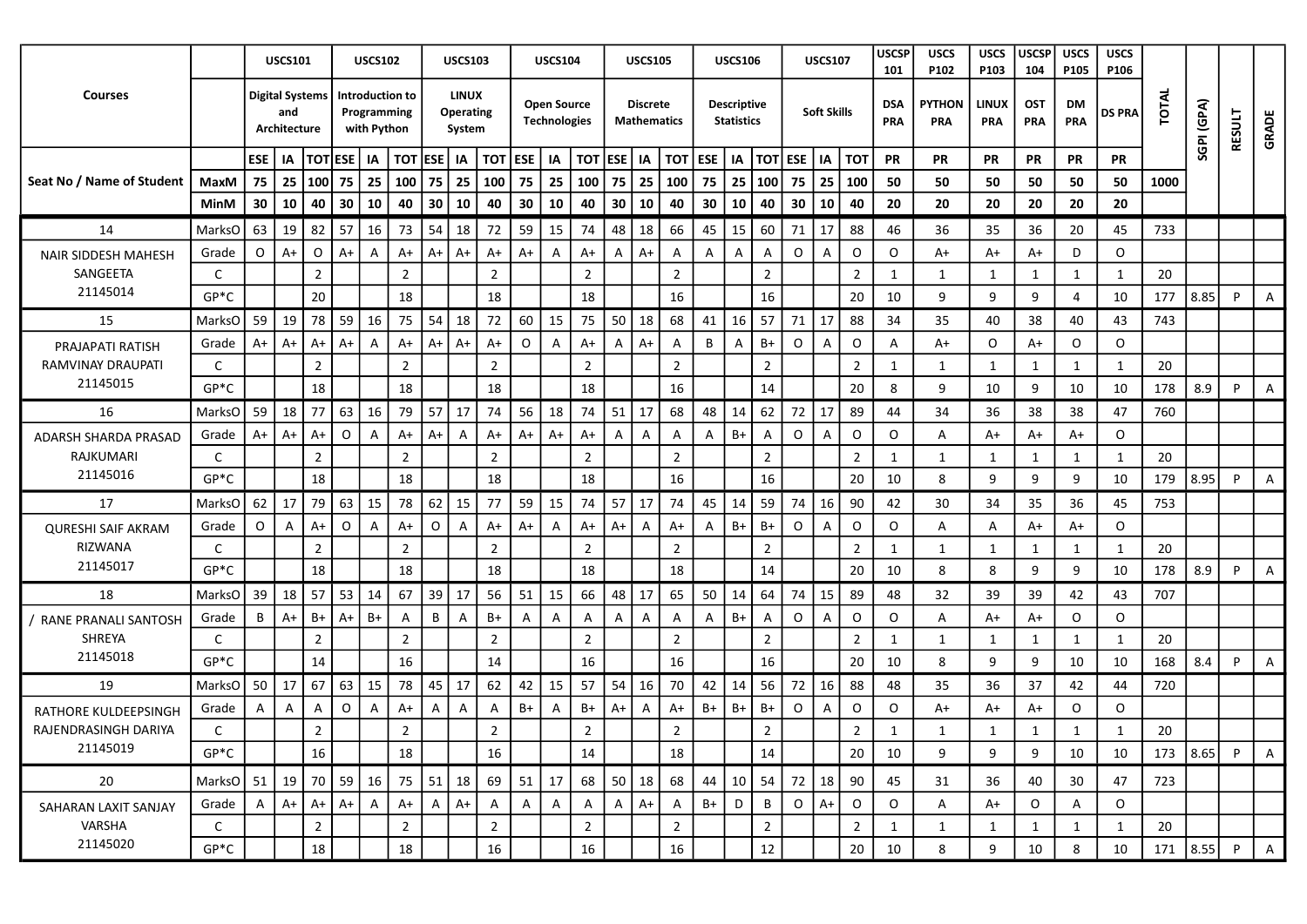| TOTAL<br><b>LINUX</b><br><b>Courses</b><br><b>Digital Systems</b><br>Introduction to<br>SGPI (GPA)<br><b>Open Source</b><br><b>Descriptive</b><br><b>PYTHON</b><br><b>LINUX</b><br><b>Discrete</b><br><b>DSA</b><br><b>OST</b><br>DM<br><b>Soft Skills</b><br>and<br>Programming<br><b>Operating</b><br><b>DS PRA</b><br>RESULT<br>GRADE<br><b>Technologies</b><br><b>Statistics</b><br><b>Mathematics</b><br>PRA<br>PRA<br><b>PRA</b><br>PRA<br>PRA<br>with Python<br>Architecture<br>System<br><b>TOTESE</b><br>$\sqrt{1}$ ESE $\sqrt{1}$<br>TOT<br><b>ESE</b><br>ESE   IA<br><b>TOT ESE</b><br><b>TOT</b><br><b>ESE</b><br><b>TOT ESE</b><br><b>PR</b><br>IA<br>IA<br>  IA<br>IA<br>  тот<br>  IA<br><b>TOT</b><br><b>PR</b><br>PR<br><b>PR</b><br>  IA<br>PR<br>PR<br>Seat No / Name of Student<br>25<br>75   25<br>  100 <br>75<br>75<br>25<br>75<br>25<br>100<br>75<br>25<br>100<br>75<br>25<br> 100 <br>75<br>25<br>50<br>50<br>MaxM<br>100<br>100<br>50<br>50<br>50<br>50<br>1000<br>100<br>30<br>30<br>10<br>40<br>30<br>10<br>30<br>10<br>30<br>40<br>10<br>40<br>30<br>10<br>40<br>30<br>10<br>20<br>20<br>20<br>20<br>40<br>40<br>10<br>40<br>20<br>20<br>MinM<br>62<br>54<br>66<br>21<br>60<br>16<br>76<br>14<br>76<br>68<br>54<br>48<br>16<br>64<br>50<br>13<br>63<br>69<br>15<br>84<br>36<br>30<br>707<br>MarksO<br>14<br>12<br>28<br>30<br>41<br>45<br>$A+$<br>$\mathsf{C}$<br>$\circ$<br>O<br>$B+$<br>$B+$<br>$A+$<br>B<br>0<br>$\circ$<br>$A+$<br>O<br>$\circ$<br>A<br>$A+$<br>A+<br>Α<br>A<br>A<br>Α<br>$\overline{A}$<br>B+<br>A<br>Grade<br>Α<br>A<br>A<br>A<br>SAUDAI MOHNISH SUNIL<br>$\overline{2}$<br>$\overline{2}$<br>$\overline{2}$<br>$\overline{2}$<br>$\overline{2}$<br>MADHAVI<br>C<br>$\overline{2}$<br>$\overline{2}$<br>20<br>1<br>1<br>1<br>$\mathbf 1$<br>1<br>$\mathbf{1}$<br>21145021<br>$GP*C$<br>18<br>18<br>16<br>16<br>16<br>16<br>20<br>9<br>8<br>10<br>172<br>8.6<br>7<br>8<br>10<br>P<br>Α<br>$33 \mid 14$<br>47<br>47<br>15<br>62<br>48<br>16<br>64<br>50<br>64<br>42<br>58<br>38<br>  $13$<br>51<br>10<br>14<br>16<br>71<br>81<br>20<br>32<br>29<br>36<br>20<br>608<br>22<br><b>MarksO</b><br>44<br>$B+$<br>$B+$<br>B+<br>B+<br>B<br>B<br>B<br>0<br>D<br>$\circ$<br>B+<br>$\circ$<br>D<br>C<br>A<br>$\mathsf{A}$<br>Α<br>$\mathsf{A}$<br>A<br>$\mathsf{A}$<br>D<br>D<br>Grade<br>A<br>A<br>A+<br>A<br>A<br>SAYYED AMAAN HASHAM<br><b>HAIDER TASLIM</b><br>$\overline{2}$<br>$\overline{2}$<br>$\overline{2}$<br>$\overline{2}$<br>$\overline{2}$<br>$\overline{2}$<br>C<br>$\overline{2}$<br>20<br>1<br>1<br>1<br>1<br>1<br>1<br>21145022<br>$GP*C$<br>10<br>16<br>16<br>16<br>14<br>12<br>$\overline{7}$<br>7.3<br>20<br>8<br>9<br>10<br>146<br>$B+$<br>4<br>P<br>Δ<br>53<br>47<br>57<br>57<br>17<br>74<br>57<br>14<br>71<br>16<br>69<br>57<br>73<br>16<br>63<br>13<br>71<br>15<br>86<br>47<br>30<br>33<br>38<br>729<br>23<br>16<br>44<br>47<br>MarksO<br>41<br>$A+$<br>$A+$<br>$B+$<br>B<br>$B+$<br>$\circ$<br>$\circ$<br>O<br>O<br>O<br>$A+$<br>$A+$<br>B+<br>$A+$<br>A<br>$A+$<br>A<br>Α<br>Α<br>A<br>A+<br>Grade<br>$A+$<br>A<br>Α<br>A<br>A<br>A<br>SHAIKH MOHAMMAD KAIF<br><b>AKEEL RUKSAR</b><br>$\overline{2}$<br>$\overline{2}$<br>$\overline{2}$<br>$\overline{2}$<br>20<br>C<br>$\overline{2}$<br>$\overline{2}$<br>$\overline{2}$<br>1<br>1<br>1<br>1<br>1<br>1<br>21145023<br>$GP*C$<br>18<br>18<br>16<br>18<br>16<br>14<br>8.75<br>20<br>10<br>8<br>9<br>10<br>10<br>175<br>P<br>8<br>A<br>66<br>53<br>67<br>45<br>52<br>59<br>13<br>72<br>10<br>76<br>14<br>57<br>17<br>74<br>61<br>38<br>14<br>71<br>14<br>85<br>16<br>32<br>32<br>40<br>41<br>30<br>45<br>707<br>24<br>MarksO<br>SHAIKH MOHAMMAD<br>B<br>$\circ$<br>B<br>O<br>D<br>$A+$<br>$B+$<br>$A+$<br>B<br>$B+$<br>O<br>$B+$<br>$\circ$<br>$\circ$<br>$\circ$<br>Grade<br>$A+$<br>A+<br>$A+$<br>A<br>A<br>Α<br>A+<br>Α<br>A<br>A<br>A<br>A<br>KAMRAN ZISHAN HAIDER<br>$\overline{2}$<br>$\overline{2}$<br>$\overline{2}$<br>$\overline{2}$<br>$\overline{2}$<br>$\overline{2}$<br>$\overline{2}$<br>20<br>C<br>1<br>1<br>1<br>1<br>-1<br>-1<br>RIYAZ FATEMA<br>$GP*C$<br>18<br>18<br>16<br>18<br>16<br>12<br>20<br>8<br>10<br>10<br>8<br>172<br>8.6<br>P<br>8<br>10<br>A<br>21145024<br>54<br>57<br>48<br>62<br>56<br>50<br>38 l<br>16<br>14<br>14<br>51<br>17<br>68<br>17<br>73<br>36<br>14<br>74<br>14<br>88<br>37<br>677<br>25<br>71<br>29<br>30<br>40<br>30<br>45<br><b>MarksO</b><br>$B+$<br>B<br>O<br>$B+$<br>$\circ$<br>B<br>$A+$<br>$B+$<br>B+<br>A<br>$A+$<br>A+<br>C<br>B+<br>O<br>$\circ$<br>Grade<br>B<br>$A+$<br>Α<br>A<br>Α<br>A+<br>Α<br>A<br>Α<br>A<br>A<br>MOHAMMED SHAFIULLAH<br>$\overline{2}$<br>$\overline{2}$<br>$\overline{2}$<br>$\overline{2}$<br>$\overline{2}$<br>$\overline{2}$<br>$\overline{2}$<br>20<br>C<br>1<br>1<br>1<br>$\mathbf{1}$<br>-1<br>TARANNUM<br>$GP*C$<br>12<br>18<br>16<br>16<br>12<br>18<br>20<br>9<br>8<br>10<br>164<br>7<br>8<br>10<br>8.2<br>P<br>Α<br>21145025<br>61<br>39E<br>45E   14E   59<br>61<br>15E<br>32 42E<br>16E<br>58<br>45E<br>16E<br>16E<br>55<br>65E 16E<br>39E<br>29E<br>35E<br>47E<br>635<br>26<br>MarksO   44E   17E  <br>17F<br>81<br>38E<br>40E<br>B+<br>B+<br>$\circ$<br>$\circ$<br>F<br>B+<br>A<br>B<br>B+<br>B+<br>0<br>A+<br>B+<br>A+<br>$\circ$<br>Grade<br>B+<br>A<br>A<br>A<br>A<br>A<br>A<br>A<br>A+<br>A<br>А<br>SHARMA HARSHVARDHAN<br><b>VINAY SHWETA</b><br>$\overline{2}$<br>$\overline{2}$<br>$\mathcal{L}$<br>$\overline{2}$<br>$\overline{2}$<br>18<br>$\mathcal{D}$<br>$\mathbf{1}$<br>$\overline{\mathbf{1}}$<br>$\overline{\mathbf{1}}$<br>21145026<br>$GP*C$<br>16<br>F<br>16<br>14<br>14<br>20<br><b>NA</b><br>F.<br><b>NA</b><br>14<br>9<br>$\overline{7}$<br>9<br>10<br>10<br>148<br>9<br>57<br>27<br>78<br>53<br>17<br>70<br>73<br>18<br>66<br>50<br>68<br>50<br>15<br>65<br>15<br>60  <br> 18 <br>16<br>48<br>18<br>74<br>89<br>20<br>35<br>37<br>717<br>MarksO<br>27<br>48<br>41<br>$\circ$<br>$A+$<br>$A+$<br>$A+$<br>$\overline{A}$<br>$A+$<br>$\overline{A}$<br>$\mathsf O$<br>$\mathsf{O}$<br>$\mathsf O$<br>$\circ$<br>$A+$<br>$A+$<br>$\mathsf{A}$<br>$A+$<br>$\mathsf{A}$<br>$\overline{A}$<br>$A+$<br>$\mathsf{A}$<br>A<br>$\mathsf{A}$<br>$\mathsf{A}$<br>$\overline{A}$<br>D<br>B<br>$A+$<br>Grade<br>A+<br>/ SHARMA VEDANSHI<br><b>HARSH PALLAVI</b><br>$\overline{2}$<br>$\overline{2}$<br>$\overline{2}$<br>$\overline{2}$<br>$\overline{2}$<br>$\overline{2}$<br>C<br>$\overline{2}$<br>20<br>1<br>1<br>1<br>1<br>1<br>1<br>21145027<br>18<br>$16\,$<br>18<br>18<br>16<br>8.5<br>$GP*C$<br>16<br>20<br>9<br>170<br>$\mathsf{P}$<br>9<br>10<br>10<br>4<br>6<br>A |                      |  | <b>USCS101</b> |  | <b>USCS102</b> | <b>USCS103</b> |  | <b>USCS104</b> |  | <b>USCS105</b> |  | <b>USCS106</b> |  | <b>USCS107</b> | <b>USCSP</b><br>101 | <b>USCS</b><br>P <sub>102</sub> | <b>USCS</b><br>P103 | <b>USCSP</b><br>104 | <b>USCS</b><br>P <sub>105</sub> | <b>USCS</b><br>P106 |  |  |
|-------------------------------------------------------------------------------------------------------------------------------------------------------------------------------------------------------------------------------------------------------------------------------------------------------------------------------------------------------------------------------------------------------------------------------------------------------------------------------------------------------------------------------------------------------------------------------------------------------------------------------------------------------------------------------------------------------------------------------------------------------------------------------------------------------------------------------------------------------------------------------------------------------------------------------------------------------------------------------------------------------------------------------------------------------------------------------------------------------------------------------------------------------------------------------------------------------------------------------------------------------------------------------------------------------------------------------------------------------------------------------------------------------------------------------------------------------------------------------------------------------------------------------------------------------------------------------------------------------------------------------------------------------------------------------------------------------------------------------------------------------------------------------------------------------------------------------------------------------------------------------------------------------------------------------------------------------------------------------------------------------------------------------------------------------------------------------------------------------------------------------------------------------------------------------------------------------------------------------------------------------------------------------------------------------------------------------------------------------------------------------------------------------------------------------------------------------------------------------------------------------------------------------------------------------------------------------------------------------------------------------------------------------------------------------------------------------------------------------------------------------------------------------------------------------------------------------------------------------------------------------------------------------------------------------------------------------------------------------------------------------------------------------------------------------------------------------------------------------------------------------------------------------------------------------------------------------------------------------------------------------------------------------------------------------------------------------------------------------------------------------------------------------------------------------------------------------------------------------------------------------------------------------------------------------------------------------------------------------------------------------------------------------------------------------------------------------------------------------------------------------------------------------------------------------------------------------------------------------------------------------------------------------------------------------------------------------------------------------------------------------------------------------------------------------------------------------------------------------------------------------------------------------------------------------------------------------------------------------------------------------------------------------------------------------------------------------------------------------------------------------------------------------------------------------------------------------------------------------------------------------------------------------------------------------------------------------------------------------------------------------------------------------------------------------------------------------------------------------------------------------------------------------------------------------------------------------------------------------------------------------------------------------------------------------------------------------------------------------------------------------------------------------------------------------------------------------------------------------------------------------------------------------------------------------------------------------------------------------------------------------------------------------------------------------------------------------------------------------------------------------------------------------------------------------------------------------------------------------------------------------------------------------------------------------------------------------------------------------------------------------------------------------------------------------------------------------------------------------------------------------------------------------------------------------------------------------------------------------------------------------------------------------------------------------------------------------------------------------------------------------------------------------------------------------------------------------------------------------------------------------------------------------------------------------------------------------------------------------------------------------------------------------------------------------------------------------------------------------------------------------------------------------------------------------------------------------------------------------------------------------------------------------------------------------------------------------------------------------|----------------------|--|----------------|--|----------------|----------------|--|----------------|--|----------------|--|----------------|--|----------------|---------------------|---------------------------------|---------------------|---------------------|---------------------------------|---------------------|--|--|
|                                                                                                                                                                                                                                                                                                                                                                                                                                                                                                                                                                                                                                                                                                                                                                                                                                                                                                                                                                                                                                                                                                                                                                                                                                                                                                                                                                                                                                                                                                                                                                                                                                                                                                                                                                                                                                                                                                                                                                                                                                                                                                                                                                                                                                                                                                                                                                                                                                                                                                                                                                                                                                                                                                                                                                                                                                                                                                                                                                                                                                                                                                                                                                                                                                                                                                                                                                                                                                                                                                                                                                                                                                                                                                                                                                                                                                                                                                                                                                                                                                                                                                                                                                                                                                                                                                                                                                                                                                                                                                                                                                                                                                                                                                                                                                                                                                                                                                                                                                                                                                                                                                                                                                                                                                                                                                                                                                                                                                                                                                                                                                                                                                                                                                                                                                                                                                                                                                                                                                                                                                                                                                                                                                                                                                                                                                                                                                                                                                                                                                                                                                                                       |                      |  |                |  |                |                |  |                |  |                |  |                |  |                |                     |                                 |                     |                     |                                 |                     |  |  |
|                                                                                                                                                                                                                                                                                                                                                                                                                                                                                                                                                                                                                                                                                                                                                                                                                                                                                                                                                                                                                                                                                                                                                                                                                                                                                                                                                                                                                                                                                                                                                                                                                                                                                                                                                                                                                                                                                                                                                                                                                                                                                                                                                                                                                                                                                                                                                                                                                                                                                                                                                                                                                                                                                                                                                                                                                                                                                                                                                                                                                                                                                                                                                                                                                                                                                                                                                                                                                                                                                                                                                                                                                                                                                                                                                                                                                                                                                                                                                                                                                                                                                                                                                                                                                                                                                                                                                                                                                                                                                                                                                                                                                                                                                                                                                                                                                                                                                                                                                                                                                                                                                                                                                                                                                                                                                                                                                                                                                                                                                                                                                                                                                                                                                                                                                                                                                                                                                                                                                                                                                                                                                                                                                                                                                                                                                                                                                                                                                                                                                                                                                                                                       |                      |  |                |  |                |                |  |                |  |                |  |                |  |                |                     |                                 |                     |                     |                                 |                     |  |  |
|                                                                                                                                                                                                                                                                                                                                                                                                                                                                                                                                                                                                                                                                                                                                                                                                                                                                                                                                                                                                                                                                                                                                                                                                                                                                                                                                                                                                                                                                                                                                                                                                                                                                                                                                                                                                                                                                                                                                                                                                                                                                                                                                                                                                                                                                                                                                                                                                                                                                                                                                                                                                                                                                                                                                                                                                                                                                                                                                                                                                                                                                                                                                                                                                                                                                                                                                                                                                                                                                                                                                                                                                                                                                                                                                                                                                                                                                                                                                                                                                                                                                                                                                                                                                                                                                                                                                                                                                                                                                                                                                                                                                                                                                                                                                                                                                                                                                                                                                                                                                                                                                                                                                                                                                                                                                                                                                                                                                                                                                                                                                                                                                                                                                                                                                                                                                                                                                                                                                                                                                                                                                                                                                                                                                                                                                                                                                                                                                                                                                                                                                                                                                       |                      |  |                |  |                |                |  |                |  |                |  |                |  |                |                     |                                 |                     |                     |                                 |                     |  |  |
|                                                                                                                                                                                                                                                                                                                                                                                                                                                                                                                                                                                                                                                                                                                                                                                                                                                                                                                                                                                                                                                                                                                                                                                                                                                                                                                                                                                                                                                                                                                                                                                                                                                                                                                                                                                                                                                                                                                                                                                                                                                                                                                                                                                                                                                                                                                                                                                                                                                                                                                                                                                                                                                                                                                                                                                                                                                                                                                                                                                                                                                                                                                                                                                                                                                                                                                                                                                                                                                                                                                                                                                                                                                                                                                                                                                                                                                                                                                                                                                                                                                                                                                                                                                                                                                                                                                                                                                                                                                                                                                                                                                                                                                                                                                                                                                                                                                                                                                                                                                                                                                                                                                                                                                                                                                                                                                                                                                                                                                                                                                                                                                                                                                                                                                                                                                                                                                                                                                                                                                                                                                                                                                                                                                                                                                                                                                                                                                                                                                                                                                                                                                                       |                      |  |                |  |                |                |  |                |  |                |  |                |  |                |                     |                                 |                     |                     |                                 |                     |  |  |
|                                                                                                                                                                                                                                                                                                                                                                                                                                                                                                                                                                                                                                                                                                                                                                                                                                                                                                                                                                                                                                                                                                                                                                                                                                                                                                                                                                                                                                                                                                                                                                                                                                                                                                                                                                                                                                                                                                                                                                                                                                                                                                                                                                                                                                                                                                                                                                                                                                                                                                                                                                                                                                                                                                                                                                                                                                                                                                                                                                                                                                                                                                                                                                                                                                                                                                                                                                                                                                                                                                                                                                                                                                                                                                                                                                                                                                                                                                                                                                                                                                                                                                                                                                                                                                                                                                                                                                                                                                                                                                                                                                                                                                                                                                                                                                                                                                                                                                                                                                                                                                                                                                                                                                                                                                                                                                                                                                                                                                                                                                                                                                                                                                                                                                                                                                                                                                                                                                                                                                                                                                                                                                                                                                                                                                                                                                                                                                                                                                                                                                                                                                                                       |                      |  |                |  |                |                |  |                |  |                |  |                |  |                |                     |                                 |                     |                     |                                 |                     |  |  |
|                                                                                                                                                                                                                                                                                                                                                                                                                                                                                                                                                                                                                                                                                                                                                                                                                                                                                                                                                                                                                                                                                                                                                                                                                                                                                                                                                                                                                                                                                                                                                                                                                                                                                                                                                                                                                                                                                                                                                                                                                                                                                                                                                                                                                                                                                                                                                                                                                                                                                                                                                                                                                                                                                                                                                                                                                                                                                                                                                                                                                                                                                                                                                                                                                                                                                                                                                                                                                                                                                                                                                                                                                                                                                                                                                                                                                                                                                                                                                                                                                                                                                                                                                                                                                                                                                                                                                                                                                                                                                                                                                                                                                                                                                                                                                                                                                                                                                                                                                                                                                                                                                                                                                                                                                                                                                                                                                                                                                                                                                                                                                                                                                                                                                                                                                                                                                                                                                                                                                                                                                                                                                                                                                                                                                                                                                                                                                                                                                                                                                                                                                                                                       |                      |  |                |  |                |                |  |                |  |                |  |                |  |                |                     |                                 |                     |                     |                                 |                     |  |  |
|                                                                                                                                                                                                                                                                                                                                                                                                                                                                                                                                                                                                                                                                                                                                                                                                                                                                                                                                                                                                                                                                                                                                                                                                                                                                                                                                                                                                                                                                                                                                                                                                                                                                                                                                                                                                                                                                                                                                                                                                                                                                                                                                                                                                                                                                                                                                                                                                                                                                                                                                                                                                                                                                                                                                                                                                                                                                                                                                                                                                                                                                                                                                                                                                                                                                                                                                                                                                                                                                                                                                                                                                                                                                                                                                                                                                                                                                                                                                                                                                                                                                                                                                                                                                                                                                                                                                                                                                                                                                                                                                                                                                                                                                                                                                                                                                                                                                                                                                                                                                                                                                                                                                                                                                                                                                                                                                                                                                                                                                                                                                                                                                                                                                                                                                                                                                                                                                                                                                                                                                                                                                                                                                                                                                                                                                                                                                                                                                                                                                                                                                                                                                       |                      |  |                |  |                |                |  |                |  |                |  |                |  |                |                     |                                 |                     |                     |                                 |                     |  |  |
|                                                                                                                                                                                                                                                                                                                                                                                                                                                                                                                                                                                                                                                                                                                                                                                                                                                                                                                                                                                                                                                                                                                                                                                                                                                                                                                                                                                                                                                                                                                                                                                                                                                                                                                                                                                                                                                                                                                                                                                                                                                                                                                                                                                                                                                                                                                                                                                                                                                                                                                                                                                                                                                                                                                                                                                                                                                                                                                                                                                                                                                                                                                                                                                                                                                                                                                                                                                                                                                                                                                                                                                                                                                                                                                                                                                                                                                                                                                                                                                                                                                                                                                                                                                                                                                                                                                                                                                                                                                                                                                                                                                                                                                                                                                                                                                                                                                                                                                                                                                                                                                                                                                                                                                                                                                                                                                                                                                                                                                                                                                                                                                                                                                                                                                                                                                                                                                                                                                                                                                                                                                                                                                                                                                                                                                                                                                                                                                                                                                                                                                                                                                                       |                      |  |                |  |                |                |  |                |  |                |  |                |  |                |                     |                                 |                     |                     |                                 |                     |  |  |
|                                                                                                                                                                                                                                                                                                                                                                                                                                                                                                                                                                                                                                                                                                                                                                                                                                                                                                                                                                                                                                                                                                                                                                                                                                                                                                                                                                                                                                                                                                                                                                                                                                                                                                                                                                                                                                                                                                                                                                                                                                                                                                                                                                                                                                                                                                                                                                                                                                                                                                                                                                                                                                                                                                                                                                                                                                                                                                                                                                                                                                                                                                                                                                                                                                                                                                                                                                                                                                                                                                                                                                                                                                                                                                                                                                                                                                                                                                                                                                                                                                                                                                                                                                                                                                                                                                                                                                                                                                                                                                                                                                                                                                                                                                                                                                                                                                                                                                                                                                                                                                                                                                                                                                                                                                                                                                                                                                                                                                                                                                                                                                                                                                                                                                                                                                                                                                                                                                                                                                                                                                                                                                                                                                                                                                                                                                                                                                                                                                                                                                                                                                                                       |                      |  |                |  |                |                |  |                |  |                |  |                |  |                |                     |                                 |                     |                     |                                 |                     |  |  |
|                                                                                                                                                                                                                                                                                                                                                                                                                                                                                                                                                                                                                                                                                                                                                                                                                                                                                                                                                                                                                                                                                                                                                                                                                                                                                                                                                                                                                                                                                                                                                                                                                                                                                                                                                                                                                                                                                                                                                                                                                                                                                                                                                                                                                                                                                                                                                                                                                                                                                                                                                                                                                                                                                                                                                                                                                                                                                                                                                                                                                                                                                                                                                                                                                                                                                                                                                                                                                                                                                                                                                                                                                                                                                                                                                                                                                                                                                                                                                                                                                                                                                                                                                                                                                                                                                                                                                                                                                                                                                                                                                                                                                                                                                                                                                                                                                                                                                                                                                                                                                                                                                                                                                                                                                                                                                                                                                                                                                                                                                                                                                                                                                                                                                                                                                                                                                                                                                                                                                                                                                                                                                                                                                                                                                                                                                                                                                                                                                                                                                                                                                                                                       |                      |  |                |  |                |                |  |                |  |                |  |                |  |                |                     |                                 |                     |                     |                                 |                     |  |  |
|                                                                                                                                                                                                                                                                                                                                                                                                                                                                                                                                                                                                                                                                                                                                                                                                                                                                                                                                                                                                                                                                                                                                                                                                                                                                                                                                                                                                                                                                                                                                                                                                                                                                                                                                                                                                                                                                                                                                                                                                                                                                                                                                                                                                                                                                                                                                                                                                                                                                                                                                                                                                                                                                                                                                                                                                                                                                                                                                                                                                                                                                                                                                                                                                                                                                                                                                                                                                                                                                                                                                                                                                                                                                                                                                                                                                                                                                                                                                                                                                                                                                                                                                                                                                                                                                                                                                                                                                                                                                                                                                                                                                                                                                                                                                                                                                                                                                                                                                                                                                                                                                                                                                                                                                                                                                                                                                                                                                                                                                                                                                                                                                                                                                                                                                                                                                                                                                                                                                                                                                                                                                                                                                                                                                                                                                                                                                                                                                                                                                                                                                                                                                       |                      |  |                |  |                |                |  |                |  |                |  |                |  |                |                     |                                 |                     |                     |                                 |                     |  |  |
|                                                                                                                                                                                                                                                                                                                                                                                                                                                                                                                                                                                                                                                                                                                                                                                                                                                                                                                                                                                                                                                                                                                                                                                                                                                                                                                                                                                                                                                                                                                                                                                                                                                                                                                                                                                                                                                                                                                                                                                                                                                                                                                                                                                                                                                                                                                                                                                                                                                                                                                                                                                                                                                                                                                                                                                                                                                                                                                                                                                                                                                                                                                                                                                                                                                                                                                                                                                                                                                                                                                                                                                                                                                                                                                                                                                                                                                                                                                                                                                                                                                                                                                                                                                                                                                                                                                                                                                                                                                                                                                                                                                                                                                                                                                                                                                                                                                                                                                                                                                                                                                                                                                                                                                                                                                                                                                                                                                                                                                                                                                                                                                                                                                                                                                                                                                                                                                                                                                                                                                                                                                                                                                                                                                                                                                                                                                                                                                                                                                                                                                                                                                                       |                      |  |                |  |                |                |  |                |  |                |  |                |  |                |                     |                                 |                     |                     |                                 |                     |  |  |
|                                                                                                                                                                                                                                                                                                                                                                                                                                                                                                                                                                                                                                                                                                                                                                                                                                                                                                                                                                                                                                                                                                                                                                                                                                                                                                                                                                                                                                                                                                                                                                                                                                                                                                                                                                                                                                                                                                                                                                                                                                                                                                                                                                                                                                                                                                                                                                                                                                                                                                                                                                                                                                                                                                                                                                                                                                                                                                                                                                                                                                                                                                                                                                                                                                                                                                                                                                                                                                                                                                                                                                                                                                                                                                                                                                                                                                                                                                                                                                                                                                                                                                                                                                                                                                                                                                                                                                                                                                                                                                                                                                                                                                                                                                                                                                                                                                                                                                                                                                                                                                                                                                                                                                                                                                                                                                                                                                                                                                                                                                                                                                                                                                                                                                                                                                                                                                                                                                                                                                                                                                                                                                                                                                                                                                                                                                                                                                                                                                                                                                                                                                                                       |                      |  |                |  |                |                |  |                |  |                |  |                |  |                |                     |                                 |                     |                     |                                 |                     |  |  |
|                                                                                                                                                                                                                                                                                                                                                                                                                                                                                                                                                                                                                                                                                                                                                                                                                                                                                                                                                                                                                                                                                                                                                                                                                                                                                                                                                                                                                                                                                                                                                                                                                                                                                                                                                                                                                                                                                                                                                                                                                                                                                                                                                                                                                                                                                                                                                                                                                                                                                                                                                                                                                                                                                                                                                                                                                                                                                                                                                                                                                                                                                                                                                                                                                                                                                                                                                                                                                                                                                                                                                                                                                                                                                                                                                                                                                                                                                                                                                                                                                                                                                                                                                                                                                                                                                                                                                                                                                                                                                                                                                                                                                                                                                                                                                                                                                                                                                                                                                                                                                                                                                                                                                                                                                                                                                                                                                                                                                                                                                                                                                                                                                                                                                                                                                                                                                                                                                                                                                                                                                                                                                                                                                                                                                                                                                                                                                                                                                                                                                                                                                                                                       |                      |  |                |  |                |                |  |                |  |                |  |                |  |                |                     |                                 |                     |                     |                                 |                     |  |  |
|                                                                                                                                                                                                                                                                                                                                                                                                                                                                                                                                                                                                                                                                                                                                                                                                                                                                                                                                                                                                                                                                                                                                                                                                                                                                                                                                                                                                                                                                                                                                                                                                                                                                                                                                                                                                                                                                                                                                                                                                                                                                                                                                                                                                                                                                                                                                                                                                                                                                                                                                                                                                                                                                                                                                                                                                                                                                                                                                                                                                                                                                                                                                                                                                                                                                                                                                                                                                                                                                                                                                                                                                                                                                                                                                                                                                                                                                                                                                                                                                                                                                                                                                                                                                                                                                                                                                                                                                                                                                                                                                                                                                                                                                                                                                                                                                                                                                                                                                                                                                                                                                                                                                                                                                                                                                                                                                                                                                                                                                                                                                                                                                                                                                                                                                                                                                                                                                                                                                                                                                                                                                                                                                                                                                                                                                                                                                                                                                                                                                                                                                                                                                       |                      |  |                |  |                |                |  |                |  |                |  |                |  |                |                     |                                 |                     |                     |                                 |                     |  |  |
|                                                                                                                                                                                                                                                                                                                                                                                                                                                                                                                                                                                                                                                                                                                                                                                                                                                                                                                                                                                                                                                                                                                                                                                                                                                                                                                                                                                                                                                                                                                                                                                                                                                                                                                                                                                                                                                                                                                                                                                                                                                                                                                                                                                                                                                                                                                                                                                                                                                                                                                                                                                                                                                                                                                                                                                                                                                                                                                                                                                                                                                                                                                                                                                                                                                                                                                                                                                                                                                                                                                                                                                                                                                                                                                                                                                                                                                                                                                                                                                                                                                                                                                                                                                                                                                                                                                                                                                                                                                                                                                                                                                                                                                                                                                                                                                                                                                                                                                                                                                                                                                                                                                                                                                                                                                                                                                                                                                                                                                                                                                                                                                                                                                                                                                                                                                                                                                                                                                                                                                                                                                                                                                                                                                                                                                                                                                                                                                                                                                                                                                                                                                                       |                      |  |                |  |                |                |  |                |  |                |  |                |  |                |                     |                                 |                     |                     |                                 |                     |  |  |
|                                                                                                                                                                                                                                                                                                                                                                                                                                                                                                                                                                                                                                                                                                                                                                                                                                                                                                                                                                                                                                                                                                                                                                                                                                                                                                                                                                                                                                                                                                                                                                                                                                                                                                                                                                                                                                                                                                                                                                                                                                                                                                                                                                                                                                                                                                                                                                                                                                                                                                                                                                                                                                                                                                                                                                                                                                                                                                                                                                                                                                                                                                                                                                                                                                                                                                                                                                                                                                                                                                                                                                                                                                                                                                                                                                                                                                                                                                                                                                                                                                                                                                                                                                                                                                                                                                                                                                                                                                                                                                                                                                                                                                                                                                                                                                                                                                                                                                                                                                                                                                                                                                                                                                                                                                                                                                                                                                                                                                                                                                                                                                                                                                                                                                                                                                                                                                                                                                                                                                                                                                                                                                                                                                                                                                                                                                                                                                                                                                                                                                                                                                                                       |                      |  |                |  |                |                |  |                |  |                |  |                |  |                |                     |                                 |                     |                     |                                 |                     |  |  |
|                                                                                                                                                                                                                                                                                                                                                                                                                                                                                                                                                                                                                                                                                                                                                                                                                                                                                                                                                                                                                                                                                                                                                                                                                                                                                                                                                                                                                                                                                                                                                                                                                                                                                                                                                                                                                                                                                                                                                                                                                                                                                                                                                                                                                                                                                                                                                                                                                                                                                                                                                                                                                                                                                                                                                                                                                                                                                                                                                                                                                                                                                                                                                                                                                                                                                                                                                                                                                                                                                                                                                                                                                                                                                                                                                                                                                                                                                                                                                                                                                                                                                                                                                                                                                                                                                                                                                                                                                                                                                                                                                                                                                                                                                                                                                                                                                                                                                                                                                                                                                                                                                                                                                                                                                                                                                                                                                                                                                                                                                                                                                                                                                                                                                                                                                                                                                                                                                                                                                                                                                                                                                                                                                                                                                                                                                                                                                                                                                                                                                                                                                                                                       |                      |  |                |  |                |                |  |                |  |                |  |                |  |                |                     |                                 |                     |                     |                                 |                     |  |  |
|                                                                                                                                                                                                                                                                                                                                                                                                                                                                                                                                                                                                                                                                                                                                                                                                                                                                                                                                                                                                                                                                                                                                                                                                                                                                                                                                                                                                                                                                                                                                                                                                                                                                                                                                                                                                                                                                                                                                                                                                                                                                                                                                                                                                                                                                                                                                                                                                                                                                                                                                                                                                                                                                                                                                                                                                                                                                                                                                                                                                                                                                                                                                                                                                                                                                                                                                                                                                                                                                                                                                                                                                                                                                                                                                                                                                                                                                                                                                                                                                                                                                                                                                                                                                                                                                                                                                                                                                                                                                                                                                                                                                                                                                                                                                                                                                                                                                                                                                                                                                                                                                                                                                                                                                                                                                                                                                                                                                                                                                                                                                                                                                                                                                                                                                                                                                                                                                                                                                                                                                                                                                                                                                                                                                                                                                                                                                                                                                                                                                                                                                                                                                       |                      |  |                |  |                |                |  |                |  |                |  |                |  |                |                     |                                 |                     |                     |                                 |                     |  |  |
|                                                                                                                                                                                                                                                                                                                                                                                                                                                                                                                                                                                                                                                                                                                                                                                                                                                                                                                                                                                                                                                                                                                                                                                                                                                                                                                                                                                                                                                                                                                                                                                                                                                                                                                                                                                                                                                                                                                                                                                                                                                                                                                                                                                                                                                                                                                                                                                                                                                                                                                                                                                                                                                                                                                                                                                                                                                                                                                                                                                                                                                                                                                                                                                                                                                                                                                                                                                                                                                                                                                                                                                                                                                                                                                                                                                                                                                                                                                                                                                                                                                                                                                                                                                                                                                                                                                                                                                                                                                                                                                                                                                                                                                                                                                                                                                                                                                                                                                                                                                                                                                                                                                                                                                                                                                                                                                                                                                                                                                                                                                                                                                                                                                                                                                                                                                                                                                                                                                                                                                                                                                                                                                                                                                                                                                                                                                                                                                                                                                                                                                                                                                                       |                      |  |                |  |                |                |  |                |  |                |  |                |  |                |                     |                                 |                     |                     |                                 |                     |  |  |
|                                                                                                                                                                                                                                                                                                                                                                                                                                                                                                                                                                                                                                                                                                                                                                                                                                                                                                                                                                                                                                                                                                                                                                                                                                                                                                                                                                                                                                                                                                                                                                                                                                                                                                                                                                                                                                                                                                                                                                                                                                                                                                                                                                                                                                                                                                                                                                                                                                                                                                                                                                                                                                                                                                                                                                                                                                                                                                                                                                                                                                                                                                                                                                                                                                                                                                                                                                                                                                                                                                                                                                                                                                                                                                                                                                                                                                                                                                                                                                                                                                                                                                                                                                                                                                                                                                                                                                                                                                                                                                                                                                                                                                                                                                                                                                                                                                                                                                                                                                                                                                                                                                                                                                                                                                                                                                                                                                                                                                                                                                                                                                                                                                                                                                                                                                                                                                                                                                                                                                                                                                                                                                                                                                                                                                                                                                                                                                                                                                                                                                                                                                                                       |                      |  |                |  |                |                |  |                |  |                |  |                |  |                |                     |                                 |                     |                     |                                 |                     |  |  |
|                                                                                                                                                                                                                                                                                                                                                                                                                                                                                                                                                                                                                                                                                                                                                                                                                                                                                                                                                                                                                                                                                                                                                                                                                                                                                                                                                                                                                                                                                                                                                                                                                                                                                                                                                                                                                                                                                                                                                                                                                                                                                                                                                                                                                                                                                                                                                                                                                                                                                                                                                                                                                                                                                                                                                                                                                                                                                                                                                                                                                                                                                                                                                                                                                                                                                                                                                                                                                                                                                                                                                                                                                                                                                                                                                                                                                                                                                                                                                                                                                                                                                                                                                                                                                                                                                                                                                                                                                                                                                                                                                                                                                                                                                                                                                                                                                                                                                                                                                                                                                                                                                                                                                                                                                                                                                                                                                                                                                                                                                                                                                                                                                                                                                                                                                                                                                                                                                                                                                                                                                                                                                                                                                                                                                                                                                                                                                                                                                                                                                                                                                                                                       | SHAIKH MOHAMMAD MOII |  |                |  |                |                |  |                |  |                |  |                |  |                |                     |                                 |                     |                     |                                 |                     |  |  |
|                                                                                                                                                                                                                                                                                                                                                                                                                                                                                                                                                                                                                                                                                                                                                                                                                                                                                                                                                                                                                                                                                                                                                                                                                                                                                                                                                                                                                                                                                                                                                                                                                                                                                                                                                                                                                                                                                                                                                                                                                                                                                                                                                                                                                                                                                                                                                                                                                                                                                                                                                                                                                                                                                                                                                                                                                                                                                                                                                                                                                                                                                                                                                                                                                                                                                                                                                                                                                                                                                                                                                                                                                                                                                                                                                                                                                                                                                                                                                                                                                                                                                                                                                                                                                                                                                                                                                                                                                                                                                                                                                                                                                                                                                                                                                                                                                                                                                                                                                                                                                                                                                                                                                                                                                                                                                                                                                                                                                                                                                                                                                                                                                                                                                                                                                                                                                                                                                                                                                                                                                                                                                                                                                                                                                                                                                                                                                                                                                                                                                                                                                                                                       |                      |  |                |  |                |                |  |                |  |                |  |                |  |                |                     |                                 |                     |                     |                                 |                     |  |  |
|                                                                                                                                                                                                                                                                                                                                                                                                                                                                                                                                                                                                                                                                                                                                                                                                                                                                                                                                                                                                                                                                                                                                                                                                                                                                                                                                                                                                                                                                                                                                                                                                                                                                                                                                                                                                                                                                                                                                                                                                                                                                                                                                                                                                                                                                                                                                                                                                                                                                                                                                                                                                                                                                                                                                                                                                                                                                                                                                                                                                                                                                                                                                                                                                                                                                                                                                                                                                                                                                                                                                                                                                                                                                                                                                                                                                                                                                                                                                                                                                                                                                                                                                                                                                                                                                                                                                                                                                                                                                                                                                                                                                                                                                                                                                                                                                                                                                                                                                                                                                                                                                                                                                                                                                                                                                                                                                                                                                                                                                                                                                                                                                                                                                                                                                                                                                                                                                                                                                                                                                                                                                                                                                                                                                                                                                                                                                                                                                                                                                                                                                                                                                       |                      |  |                |  |                |                |  |                |  |                |  |                |  |                |                     |                                 |                     |                     |                                 |                     |  |  |
|                                                                                                                                                                                                                                                                                                                                                                                                                                                                                                                                                                                                                                                                                                                                                                                                                                                                                                                                                                                                                                                                                                                                                                                                                                                                                                                                                                                                                                                                                                                                                                                                                                                                                                                                                                                                                                                                                                                                                                                                                                                                                                                                                                                                                                                                                                                                                                                                                                                                                                                                                                                                                                                                                                                                                                                                                                                                                                                                                                                                                                                                                                                                                                                                                                                                                                                                                                                                                                                                                                                                                                                                                                                                                                                                                                                                                                                                                                                                                                                                                                                                                                                                                                                                                                                                                                                                                                                                                                                                                                                                                                                                                                                                                                                                                                                                                                                                                                                                                                                                                                                                                                                                                                                                                                                                                                                                                                                                                                                                                                                                                                                                                                                                                                                                                                                                                                                                                                                                                                                                                                                                                                                                                                                                                                                                                                                                                                                                                                                                                                                                                                                                       |                      |  |                |  |                |                |  |                |  |                |  |                |  |                |                     |                                 |                     |                     |                                 |                     |  |  |
|                                                                                                                                                                                                                                                                                                                                                                                                                                                                                                                                                                                                                                                                                                                                                                                                                                                                                                                                                                                                                                                                                                                                                                                                                                                                                                                                                                                                                                                                                                                                                                                                                                                                                                                                                                                                                                                                                                                                                                                                                                                                                                                                                                                                                                                                                                                                                                                                                                                                                                                                                                                                                                                                                                                                                                                                                                                                                                                                                                                                                                                                                                                                                                                                                                                                                                                                                                                                                                                                                                                                                                                                                                                                                                                                                                                                                                                                                                                                                                                                                                                                                                                                                                                                                                                                                                                                                                                                                                                                                                                                                                                                                                                                                                                                                                                                                                                                                                                                                                                                                                                                                                                                                                                                                                                                                                                                                                                                                                                                                                                                                                                                                                                                                                                                                                                                                                                                                                                                                                                                                                                                                                                                                                                                                                                                                                                                                                                                                                                                                                                                                                                                       |                      |  |                |  |                |                |  |                |  |                |  |                |  |                |                     |                                 |                     |                     |                                 |                     |  |  |
|                                                                                                                                                                                                                                                                                                                                                                                                                                                                                                                                                                                                                                                                                                                                                                                                                                                                                                                                                                                                                                                                                                                                                                                                                                                                                                                                                                                                                                                                                                                                                                                                                                                                                                                                                                                                                                                                                                                                                                                                                                                                                                                                                                                                                                                                                                                                                                                                                                                                                                                                                                                                                                                                                                                                                                                                                                                                                                                                                                                                                                                                                                                                                                                                                                                                                                                                                                                                                                                                                                                                                                                                                                                                                                                                                                                                                                                                                                                                                                                                                                                                                                                                                                                                                                                                                                                                                                                                                                                                                                                                                                                                                                                                                                                                                                                                                                                                                                                                                                                                                                                                                                                                                                                                                                                                                                                                                                                                                                                                                                                                                                                                                                                                                                                                                                                                                                                                                                                                                                                                                                                                                                                                                                                                                                                                                                                                                                                                                                                                                                                                                                                                       |                      |  |                |  |                |                |  |                |  |                |  |                |  |                |                     |                                 |                     |                     |                                 |                     |  |  |
|                                                                                                                                                                                                                                                                                                                                                                                                                                                                                                                                                                                                                                                                                                                                                                                                                                                                                                                                                                                                                                                                                                                                                                                                                                                                                                                                                                                                                                                                                                                                                                                                                                                                                                                                                                                                                                                                                                                                                                                                                                                                                                                                                                                                                                                                                                                                                                                                                                                                                                                                                                                                                                                                                                                                                                                                                                                                                                                                                                                                                                                                                                                                                                                                                                                                                                                                                                                                                                                                                                                                                                                                                                                                                                                                                                                                                                                                                                                                                                                                                                                                                                                                                                                                                                                                                                                                                                                                                                                                                                                                                                                                                                                                                                                                                                                                                                                                                                                                                                                                                                                                                                                                                                                                                                                                                                                                                                                                                                                                                                                                                                                                                                                                                                                                                                                                                                                                                                                                                                                                                                                                                                                                                                                                                                                                                                                                                                                                                                                                                                                                                                                                       |                      |  |                |  |                |                |  |                |  |                |  |                |  |                |                     |                                 |                     |                     |                                 |                     |  |  |
|                                                                                                                                                                                                                                                                                                                                                                                                                                                                                                                                                                                                                                                                                                                                                                                                                                                                                                                                                                                                                                                                                                                                                                                                                                                                                                                                                                                                                                                                                                                                                                                                                                                                                                                                                                                                                                                                                                                                                                                                                                                                                                                                                                                                                                                                                                                                                                                                                                                                                                                                                                                                                                                                                                                                                                                                                                                                                                                                                                                                                                                                                                                                                                                                                                                                                                                                                                                                                                                                                                                                                                                                                                                                                                                                                                                                                                                                                                                                                                                                                                                                                                                                                                                                                                                                                                                                                                                                                                                                                                                                                                                                                                                                                                                                                                                                                                                                                                                                                                                                                                                                                                                                                                                                                                                                                                                                                                                                                                                                                                                                                                                                                                                                                                                                                                                                                                                                                                                                                                                                                                                                                                                                                                                                                                                                                                                                                                                                                                                                                                                                                                                                       |                      |  |                |  |                |                |  |                |  |                |  |                |  |                |                     |                                 |                     |                     |                                 |                     |  |  |
|                                                                                                                                                                                                                                                                                                                                                                                                                                                                                                                                                                                                                                                                                                                                                                                                                                                                                                                                                                                                                                                                                                                                                                                                                                                                                                                                                                                                                                                                                                                                                                                                                                                                                                                                                                                                                                                                                                                                                                                                                                                                                                                                                                                                                                                                                                                                                                                                                                                                                                                                                                                                                                                                                                                                                                                                                                                                                                                                                                                                                                                                                                                                                                                                                                                                                                                                                                                                                                                                                                                                                                                                                                                                                                                                                                                                                                                                                                                                                                                                                                                                                                                                                                                                                                                                                                                                                                                                                                                                                                                                                                                                                                                                                                                                                                                                                                                                                                                                                                                                                                                                                                                                                                                                                                                                                                                                                                                                                                                                                                                                                                                                                                                                                                                                                                                                                                                                                                                                                                                                                                                                                                                                                                                                                                                                                                                                                                                                                                                                                                                                                                                                       |                      |  |                |  |                |                |  |                |  |                |  |                |  |                |                     |                                 |                     |                     |                                 |                     |  |  |
|                                                                                                                                                                                                                                                                                                                                                                                                                                                                                                                                                                                                                                                                                                                                                                                                                                                                                                                                                                                                                                                                                                                                                                                                                                                                                                                                                                                                                                                                                                                                                                                                                                                                                                                                                                                                                                                                                                                                                                                                                                                                                                                                                                                                                                                                                                                                                                                                                                                                                                                                                                                                                                                                                                                                                                                                                                                                                                                                                                                                                                                                                                                                                                                                                                                                                                                                                                                                                                                                                                                                                                                                                                                                                                                                                                                                                                                                                                                                                                                                                                                                                                                                                                                                                                                                                                                                                                                                                                                                                                                                                                                                                                                                                                                                                                                                                                                                                                                                                                                                                                                                                                                                                                                                                                                                                                                                                                                                                                                                                                                                                                                                                                                                                                                                                                                                                                                                                                                                                                                                                                                                                                                                                                                                                                                                                                                                                                                                                                                                                                                                                                                                       |                      |  |                |  |                |                |  |                |  |                |  |                |  |                |                     |                                 |                     |                     |                                 |                     |  |  |
|                                                                                                                                                                                                                                                                                                                                                                                                                                                                                                                                                                                                                                                                                                                                                                                                                                                                                                                                                                                                                                                                                                                                                                                                                                                                                                                                                                                                                                                                                                                                                                                                                                                                                                                                                                                                                                                                                                                                                                                                                                                                                                                                                                                                                                                                                                                                                                                                                                                                                                                                                                                                                                                                                                                                                                                                                                                                                                                                                                                                                                                                                                                                                                                                                                                                                                                                                                                                                                                                                                                                                                                                                                                                                                                                                                                                                                                                                                                                                                                                                                                                                                                                                                                                                                                                                                                                                                                                                                                                                                                                                                                                                                                                                                                                                                                                                                                                                                                                                                                                                                                                                                                                                                                                                                                                                                                                                                                                                                                                                                                                                                                                                                                                                                                                                                                                                                                                                                                                                                                                                                                                                                                                                                                                                                                                                                                                                                                                                                                                                                                                                                                                       |                      |  |                |  |                |                |  |                |  |                |  |                |  |                |                     |                                 |                     |                     |                                 |                     |  |  |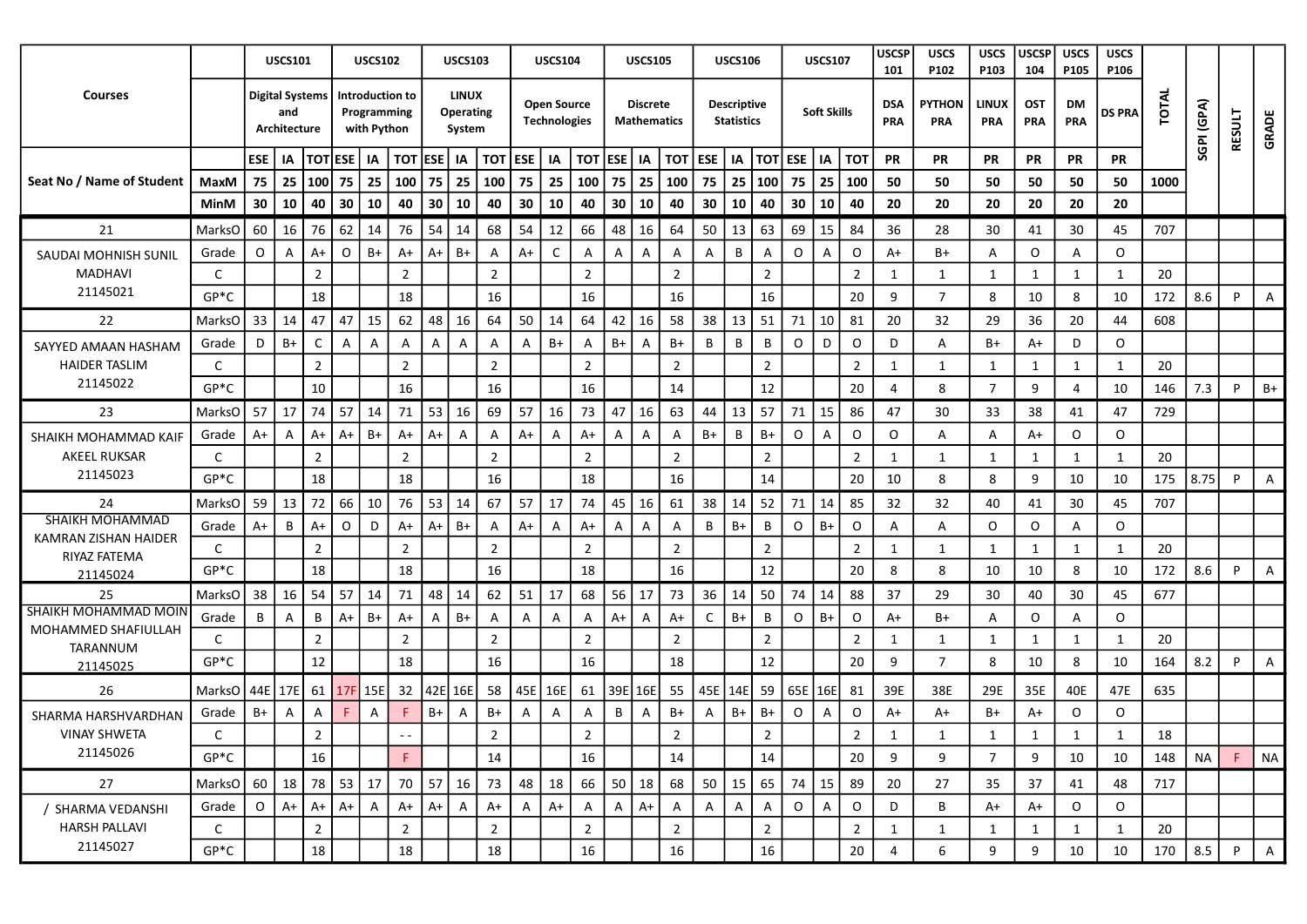|                            |               |                        | <b>USCS101</b>      |                |            | <b>USCS102</b>                                |                | <b>USCS103</b>                             |                           |         | <b>USCS104</b>                            |                  |              | <b>USCS105</b>                        |                |              | <b>USCS106</b>                          |                          |             | <b>USCS107</b>     |                | <b>USCSP</b><br>101 | <b>USCS</b><br>P102  | <b>USCS</b><br>P103     | <b>USCSP</b><br>104      | <b>USCS</b><br>P <sub>105</sub> | <b>USCS</b><br>P106 |       |            |        |                |
|----------------------------|---------------|------------------------|---------------------|----------------|------------|-----------------------------------------------|----------------|--------------------------------------------|---------------------------|---------|-------------------------------------------|------------------|--------------|---------------------------------------|----------------|--------------|-----------------------------------------|--------------------------|-------------|--------------------|----------------|---------------------|----------------------|-------------------------|--------------------------|---------------------------------|---------------------|-------|------------|--------|----------------|
| <b>Courses</b>             |               | <b>Digital Systems</b> | and<br>Architecture |                |            | Introduction to<br>Programming<br>with Python |                | <b>LINUX</b><br><b>Operating</b><br>System |                           |         | <b>Open Source</b><br><b>Technologies</b> |                  |              | <b>Discrete</b><br><b>Mathematics</b> |                |              | <b>Descriptive</b><br><b>Statistics</b> |                          |             | <b>Soft Skills</b> |                | <b>DSA</b><br>PRA   | <b>PYTHON</b><br>PRA | <b>LINUX</b><br>PRA     | <b>OST</b><br><b>PRA</b> | DM<br>PRA                       | <b>DS PRA</b>       | TOTAL | SGPI (GPA) | RESULT | GRADE          |
|                            |               | ESE   IA               |                     | <b>TOTESE</b>  |            | IA                                            | <b>TOT ESE</b> | <b>IA</b>                                  | $\overline{101}$ ESE   IA |         |                                           | $\overline{101}$ | <b>ESE</b>   | IA                                    | тот            | <b>ESE</b>   | IA                                      | <b>TOT ESE</b>           |             | IA                 | <b>TOT</b>     | <b>PR</b>           | PR                   | <b>PR</b>               | PR                       | <b>PR</b>                       | <b>PR</b>           |       |            |        |                |
| Seat No / Name of Student  | MaxM          | 75   25                |                     | 100            | 75         | 25                                            | 100            | 75<br>25                                   | 100                       | 75      | 25                                        | 100              | 75           | 25                                    | 100            | 75           | 25                                      | 100                      | 75          | 25                 | 100            | 50                  | 50                   | 50                      | 50                       | 50                              | 50                  | 1000  |            |        |                |
|                            | MinM          | 30                     | 10                  | 40             | 30         | 10                                            | 40             | 30<br>10                                   | 40                        | 30      | 10                                        | 40               | 30           | 10                                    | 40             | 30           | 10                                      | 40                       | 30          | 10                 | 40             | 20                  | 20                   | 20                      | 20                       | 20                              | 20                  |       |            |        |                |
| 29                         | MarksO        | 35                     | 18                  | 53             | 41         | 14                                            | 55             | 41<br>17                                   | 58                        | 47      | 14                                        | 61               | 44           | 16                                    | 60             | 39           | 14                                      | 53                       | 53          | 16                 | 69             | 29                  | 32                   | 32                      | 40                       | 42                              | 45                  | 629   |            |        |                |
| SINGH MOHIT RAJESHWAR      | Grade         | C                      | $A+$                | В              | B          | $B+$                                          | B+             | В<br>$\mathsf{A}$                          | B+                        | A       | $B+$                                      | Α                | $B+$         | A                                     | A              | B            | $B+$                                    | B                        | $A+$        | A                  | $\mathsf{A}$   | $B+$                | Α                    | Α                       | O                        | O                               | $\circ$             |       |            |        |                |
| PRASAD CHHAYA              | C             |                        |                     | $\overline{2}$ |            |                                               | $\overline{2}$ |                                            | $\overline{2}$            |         |                                           | $\overline{2}$   |              |                                       | $\overline{2}$ |              |                                         | $\overline{2}$           |             |                    | $\overline{2}$ | 1                   | $\mathbf{1}$         | 1                       | 1                        | 1                               | $\mathbf{1}$        | 20    |            |        |                |
| 21145028                   | $GP*C$        |                        |                     | 12             |            |                                               | 14             |                                            | 14                        |         |                                           | 16               |              |                                       | 16             |              |                                         | 12                       |             |                    | 16             | $\overline{7}$      | 8                    | 8                       | 10                       | 10                              | 10                  | 153   | 7.65       | P      | B+             |
| 30                         | MarksO        | 56                     | 17                  | 73             | $\vert$ 47 | 13                                            | 60             | 54<br>15                                   | 69                        | 53      | 14                                        | 67               | 57           | 17                                    | 74             | 50           | $\vert$ 14                              | 64                       | 69          | 16                 | 85             | 38                  | 29                   | 30                      | 43                       | 43                              | 46                  | 721   |            |        |                |
| SUVARNA AYUSH GANESH       | Grade         | $A+$                   | A                   | $A+$           | A          | B                                             | A              | $A+$<br>$\mathsf{A}$                       | A                         | $A+$    | B+                                        | $\mathsf{A}$     | A+           | A                                     | A+             | A            | B+                                      | $\mathsf{A}$             | O           | A                  | $\circ$        | A+                  | B+                   | $\mathsf{A}$            | O                        | $\circ$                         | $\circ$             |       |            |        |                |
| LATHA                      | C             |                        |                     | $\overline{2}$ |            |                                               | $\overline{2}$ |                                            | $\overline{2}$            |         |                                           | $\overline{2}$   |              |                                       | $\overline{2}$ |              |                                         | $\overline{2}$           |             |                    | $\overline{2}$ | 1                   | 1                    | 1                       | 1                        | 1                               | 1                   | 20    |            |        |                |
| 21145029                   | $GP*C$        |                        |                     | 18             |            |                                               | 16             |                                            | 16                        |         |                                           | 16               |              |                                       | 18             |              |                                         | 16                       |             |                    | 20             | 9                   | $\overline{7}$       | 8                       | 10                       | 10                              | 10                  | 174   | 8.7        | P      | A              |
| 31                         | <b>MarksO</b> | 62                     | 14                  | 76             | 62         | 13                                            | 75             | 51<br>13                                   | 64                        | 59      | 13                                        | 72               | 56           | 16                                    | 72             | 56           | 13                                      | 69                       | 71          | 16                 | 87             | 40                  | 32                   | 31                      | 39                       | 40                              | 46                  | 743   |            |        |                |
| <b>TIWARI ANURAG ROHIT</b> | Grade         | $\circ$                | $B+$                | $A+$           | O          | B                                             | $A+$           | B<br>Α                                     | Α                         | $A+$    | B                                         | $A+$             | $A+$         | A                                     | A+             | A+           | B                                       | A                        | $\circ$     | A                  | $\circ$        | O                   | A                    | Α                       | $A+$                     | O                               | O                   |       |            |        |                |
| <b>RENU</b>                | C             |                        |                     | $\overline{2}$ |            |                                               | $\overline{2}$ |                                            | $\overline{2}$            |         |                                           | $\overline{2}$   |              |                                       | $\overline{2}$ |              |                                         | $\overline{2}$           |             |                    | $\overline{2}$ | 1                   | 1                    | 1                       | 1                        | 1                               | 1                   | 20    |            |        |                |
| 21145030                   | $GP*C$        |                        |                     | 18             |            |                                               | 18             |                                            | 16                        |         |                                           | 18               |              |                                       | 18             |              |                                         | 16                       |             |                    | 20             | 10                  | 8                    | 8                       | 9                        | 10                              | 10                  | 179   | 8.95       | P      | A              |
| 32                         | MarksO        | 50                     | 18                  | 68             | 48         | 10                                            | 58             | 36<br>17                                   | 53                        | 42      | 14                                        | 56               | 45           | 17                                    | 62             | 39           | 14                                      | 53                       | 72          | 16                 | 88             | 20                  | 27                   | 29                      | 20                       | 20                              | 41                  | 595   |            |        |                |
| / TRIPATHI SHWETA RAM      | Grade         | A                      | $A+$                | A              | A          | D                                             | B+             | $\mathsf{C}$<br>A                          | B                         | B+      | B+                                        | $B+$             | A            | A                                     | A              | B            | $B+$                                    | B                        | $\circ$     | A                  | $\circ$        | D                   | B                    | B+                      | D                        | D                               | $\circ$             |       |            |        |                |
| PARVESH SUDHA              | C             |                        |                     | $\overline{2}$ |            |                                               | $\overline{2}$ |                                            | $\overline{2}$            |         |                                           | $\overline{2}$   |              |                                       | $\overline{2}$ |              |                                         | $\overline{2}$           |             |                    | $\overline{2}$ | 1                   | 1                    | 1                       | 1                        | 1                               | 1                   | 20    |            |        |                |
| 21145031                   | $GP*C$        |                        |                     | 16             |            |                                               | 14             |                                            | 12                        |         |                                           | 14               |              |                                       | 16             |              |                                         | 12                       |             |                    | 20             | 4                   | 6                    | $\overline{7}$          | 4                        | 4                               | 10                  | 139   | 6.95       | P      | B              |
| 33                         | MarksO        | 54                     | 15                  | 69             | 47         | 10                                            | 57             | 56<br>11                                   | 67                        | 50      | 14                                        | 64               | 47           | 14                                    | 61             | 47           | 13                                      | 60                       | 68          | 13                 | 81             | 39                  | 30                   | 29                      | 20                       | 40                              | 41                  | 658   |            |        |                |
| VALVI ATHARVA GANESH       | Grade         | $A+$                   | A                   | A              | A          | D                                             | B+             | $A+$<br>D                                  | Α                         | A       | B+                                        | Α                | A            | $B+$                                  | A              | Α            | B                                       | A                        | O           | B                  | $\circ$        | A+                  | A                    | B+                      | D                        | O                               | $\circ$             |       |            |        |                |
| SARALA                     | C             |                        |                     | $\overline{2}$ |            |                                               | $\overline{2}$ |                                            | $\overline{2}$            |         |                                           | $\overline{2}$   |              |                                       | $\overline{2}$ |              |                                         | $\overline{2}$           |             |                    | $\overline{2}$ | 1                   | -1                   | 1                       | 1                        |                                 | $\mathbf{1}$        | 20    |            |        |                |
| 21145032                   | $GP*C$        |                        |                     | 16             |            |                                               | 14             |                                            | 16                        |         |                                           | 16               |              |                                       | 16             |              |                                         | 16                       |             |                    | 20             | 9                   | 8                    | $\overline{7}$          | 4                        | 10                              | 10                  | 162   | 8.1        | P      | Α              |
| 34                         | MarksO        | 50                     | 18                  | 68             | 54         | 14                                            | 68             | 48<br>17                                   | 65                        | 48      | 15                                        | 63               | 50           | 17                                    | 67             | 54           | 14                                      | 68                       | 71          | 17                 | 88             | 39                  | 33                   | 35                      | 41                       | 41                              | 47                  | 723   |            |        |                |
| YADAV NITISH KUMAR         | Grade         | A                      | $A+$                | A              | $A+$       | B+                                            | Α              | A<br>Α                                     | Α                         | A       | $\overline{A}$                            | A                | Α            | A                                     | A              | A+           | B+                                      | Α                        | 0           | A                  | $\mathsf O$    | A+                  | A                    | A+                      | O                        | $\circ$                         | $\circ$             |       |            |        |                |
| SURENDRA SUNITA            |               |                        |                     | $\mathbf{r}$   |            |                                               | $\mathcal{D}$  |                                            | $\overline{2}$            |         |                                           | $\mathcal{L}$    |              |                                       | $\mathcal{L}$  |              |                                         | $\overline{\phantom{a}}$ |             |                    | $\overline{2}$ | $\mathbf{1}$        |                      | $\overline{\mathbf{1}}$ | $\overline{\mathbf{1}}$  |                                 |                     | 20    |            |        |                |
| 21145033                   | $GP*C$        |                        |                     | 16             |            |                                               | 16             |                                            | 16                        |         |                                           | 16               |              |                                       | 16             |              |                                         | 16                       |             |                    | 20             | 9                   | 8                    | 9                       | 10                       | 10                              | 10                  | 172   | 8.6        | P      | $\overline{A}$ |
| 35                         | MarksO        | 60   19                |                     | 79             | 59         | 17                                            | 76             | 54<br>18                                   | 72                        | 60      | 16                                        | 76               | 50           | 18                                    | 68             | 48           | $\vert$ 15                              | 63                       | 72          | $\frac{17}{2}$     | 89             | 39                  | 36                   | 40                      | 39                       | 41                              | 48                  | 766   |            |        |                |
| YADAV VIKAS PRADEEP        | Grade         | $\circ$                | $A+$                | $A+$           | $A+$       | $\overline{A}$                                | $A+$           | $A+$<br>$A+$                               | $A+$                      | $\circ$ | A                                         | $A+$             | $\mathsf{A}$ | $A+$                                  | A              | $\mathsf{A}$ | A                                       | $\overline{A}$           | $\mathsf O$ | A                  | $\circ$        | $A+$                | A+                   | $\circ$                 | A+                       | O                               | $\circ$             |       |            |        |                |
| <b>GUDDI</b>               | $\mathsf{C}$  |                        |                     | $\overline{2}$ |            |                                               | $\overline{2}$ |                                            | $\overline{2}$            |         |                                           | $\overline{2}$   |              |                                       | $\overline{2}$ |              |                                         | $\overline{2}$           |             |                    | $\overline{2}$ | 1                   | 1                    | 1                       | 1                        | 1                               | 1                   | 20    |            |        |                |
| 21145034                   | $GP*C$        |                        |                     | 18             |            |                                               | 18             |                                            | 18                        |         |                                           | 18               |              |                                       | 16             |              |                                         | $16\,$                   |             |                    | 20             | 9                   | 9                    | 10                      | 9                        | 10                              | 10                  | 181   | 9.05       | P      | $A+$           |
|                            |               |                        |                     |                |            |                                               |                |                                            |                           |         |                                           |                  |              |                                       |                |              |                                         |                          |             |                    |                |                     |                      |                         |                          |                                 |                     |       |            |        |                |